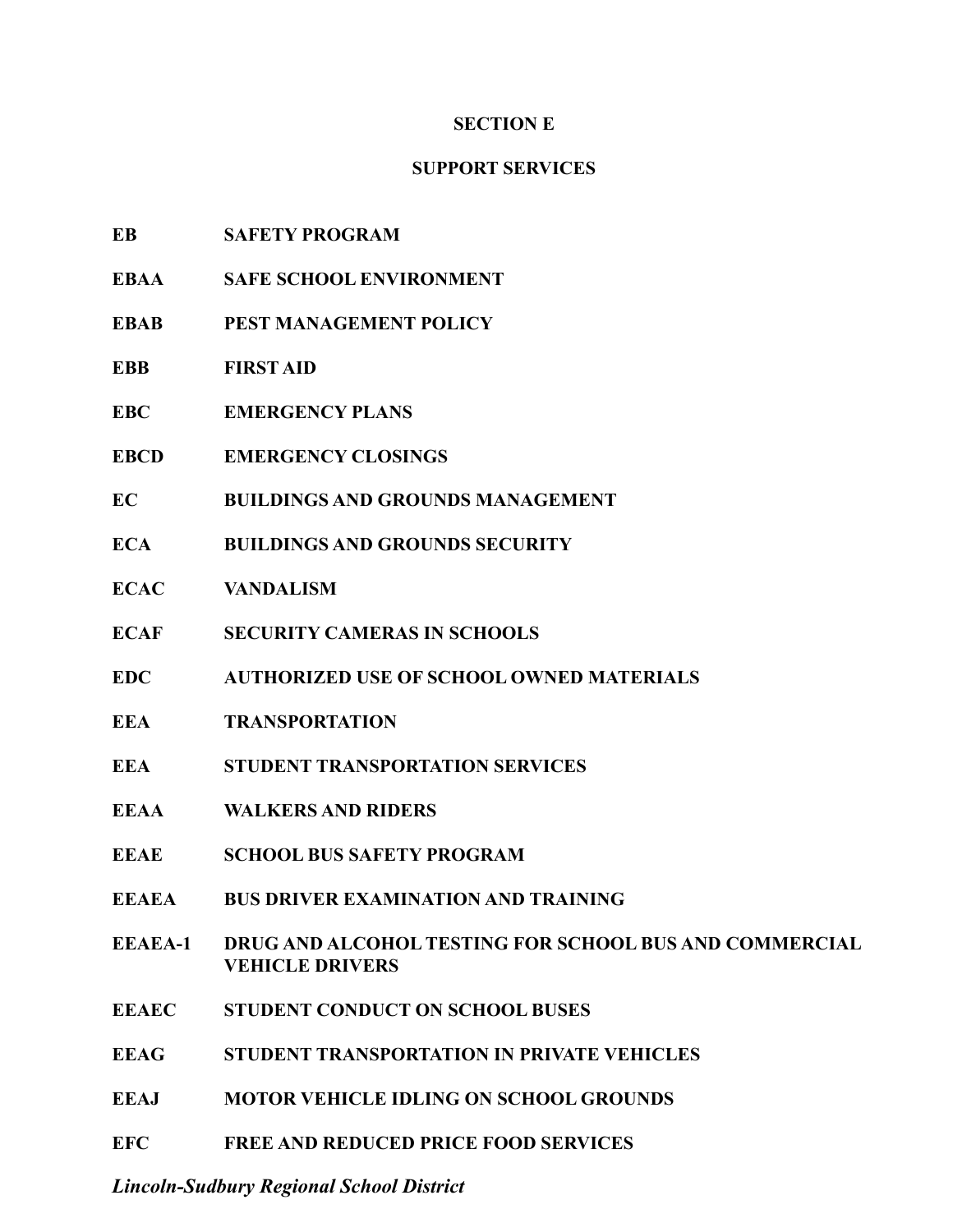# **EFD MEAL CHARGE POLICY**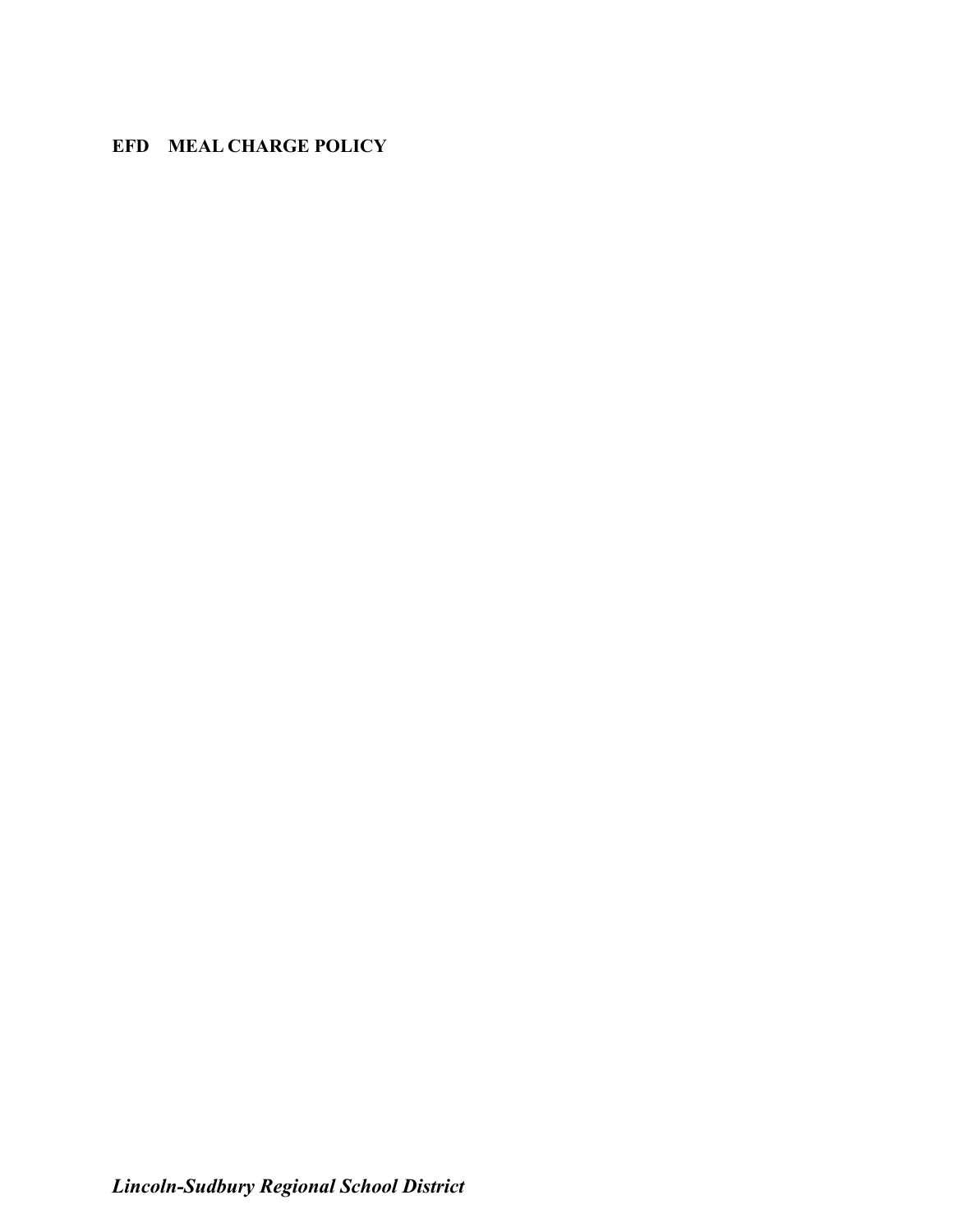File: EB

# **SAFETY PROGRAM**

Accidents are undesirable, unplanned occurrences that can result in tragic consequences--bodily harm, loss of school time, property damage, legal action, and even fatality. The School Committee will guard against such occurrences by taking precautions to protect the safety of all students, employees, visitors and others present on school property or at school-sponsored events.

The Committee will comply with safety requirements established by governmental authorities and will insist that its staff adhere to recommended safety practices as these pertain, for example, to the school plant, special areas of instruction, student transportation, school sports and occupational safety.

The practice of safety will also be considered a facet of the instructional program of the schools. Instruction will include accident prevention as well as fire prevention; emergency procedures; traffic, bicycle, and pedestrian safety.

The Superintendent/Principal will have overall responsibility for the safety program of the school district. It will be the responsibility of the Superintendent/Principal to see that appropriate staff members are kept informed of current state and local requirements relating to fire prevention, civil defense, sanitation, public health, and occupational safety.

Efforts directed toward the prevention of accidents will succeed only to the degree that all staff members recognize that preventing accidents is a daily operational responsibility.

SOURCE: MASC August 2016 Adopted for LSSC Policy Manual 11/23/21

- LEGAL REF.: M.G.L. 71:55C 603 CMR 36:00
- CROSS REFS.: EEAE, School Bus Safety Program GBGB, Staff Personal Security and Safety IHAM, Health Education JLI, Student Safety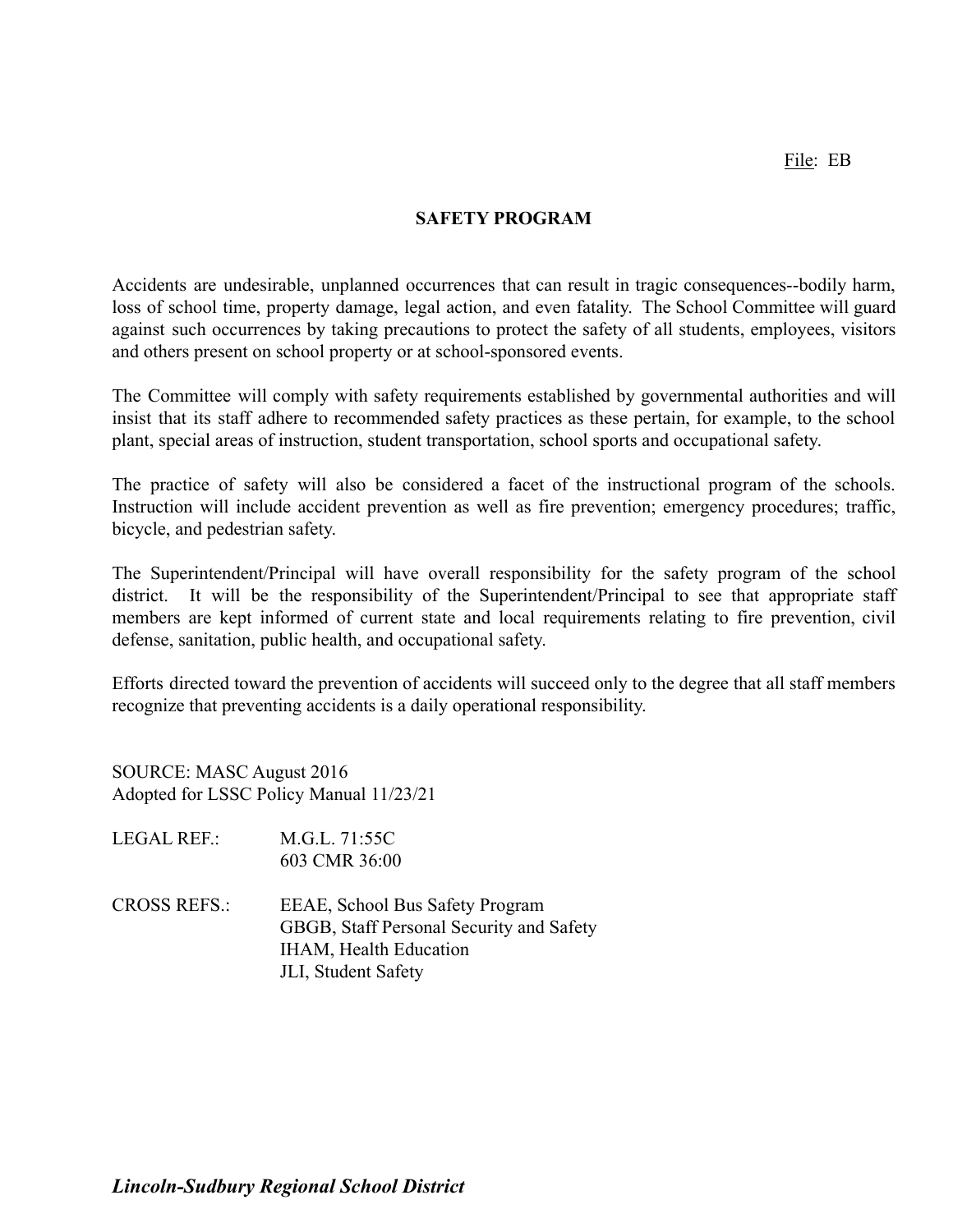#### **SAFE SCHOOL ENVIRONMENT**

The School Committee shall ensure that the school administration continues to implement comprehensive plans to maintain a safe and secure school environment, with appropriate measures in place to prevent violence in any form or of any kind.

SOURCE: Lincoln-Sudbury

Adopted 12/10/02 Adopted for LSSC Policy Manual 11/23/21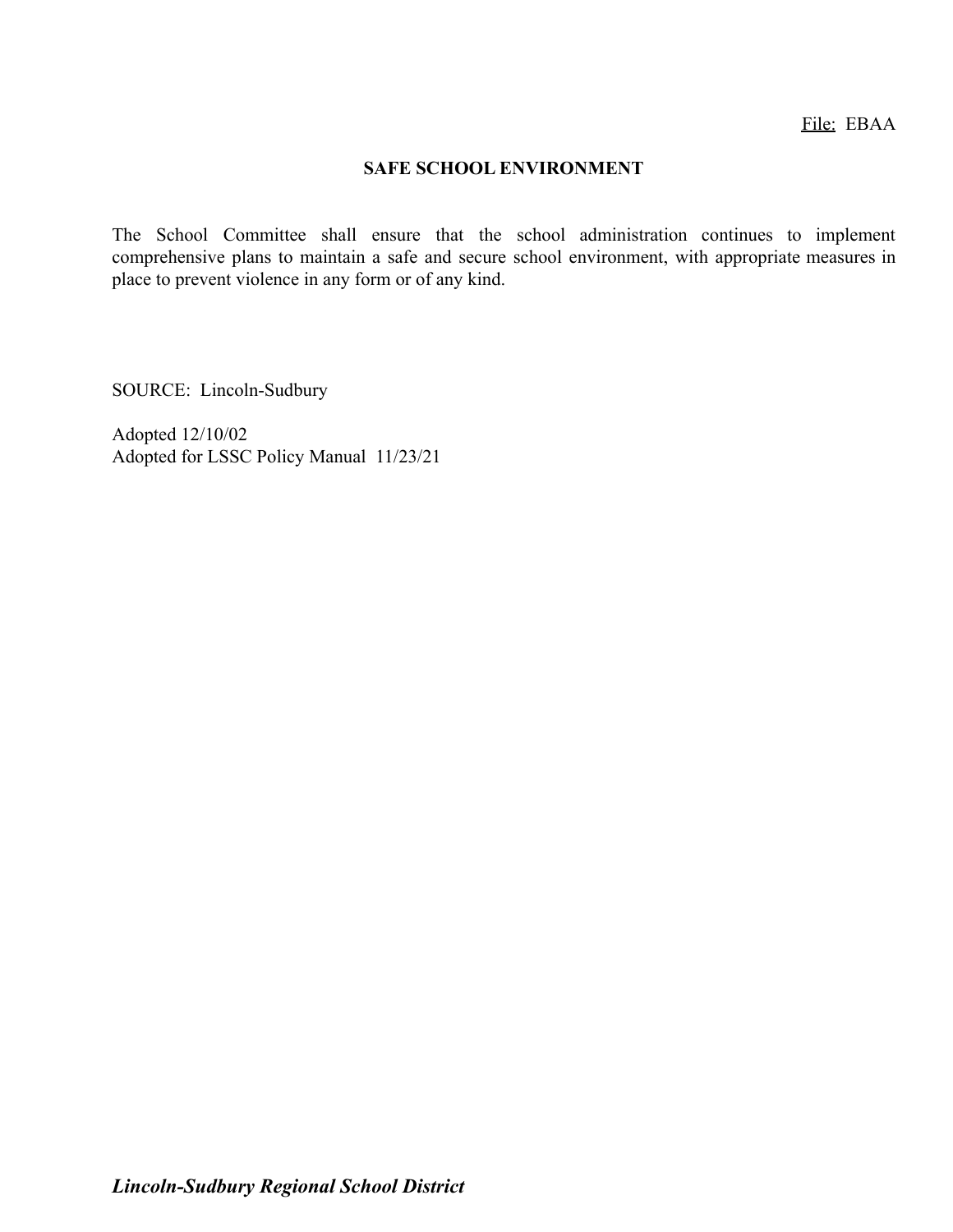# **PEST MANAGEMENT POLICY**

The Lincoln-Sudbury Regional School District is committed to providing a safe and properly maintained environment for all staff, students and visitors. To achieve this end, the School District will implement integrated pest management procedures for its buildings and grounds.

The integrated pest management procedures shall include implementation of appropriate prevention and control strategies, notification of certain pesticide and herbicide uses, record keeping, education and evaluation.

Integrated pest management procedures will determine when to control pests and what method of control to choose. Strategies for managing pest populations will be influenced by the pest species, location and whether and at what population level its presence poses a threat to people, property or the environment. The full range of action alternatives, including no action, will always be considered.

#### I. OVERVIEW AND GOALS

- A. The Lincoln-Sudbury Regional School District shall develop and implement an integrated pest management program.
- B. An integrated pest management program is a pest control approach that emphasizes using a balanced combination of tactics (cultural, mechanical, biological, chemical) to reduce pests to a tolerable level while using pesticides and herbicides as a last resort to minimize health, environmental and economic risks.
- C. Pesticides and herbicides will be used only as a last resort, based on a review of all other available options.
- D. The integrated pest management program shall strive to:
	- 1. Reduce any potential human health hazard.
	- 2. Reduce loss or damage to school structures or property.
	- 3. Minimize the risk of pests from spreading in the community.
	- 4. Enhance the quality of facility use for school and community.
	- 5. Minimize health, environmental and economic risks.

#### II. RESTRICTIONS ON USE OF PESTICIDES AND HERBICIDES

- A. When pesticides or herbicides are used, they must be classified as an EPA Category III or IV. Application of any pesticide or herbicide may be performed only by certified applicators.
- B. Application of pesticides and herbicides may only be accomplished during a school break or when the building will be clear of students for at least 48 hours.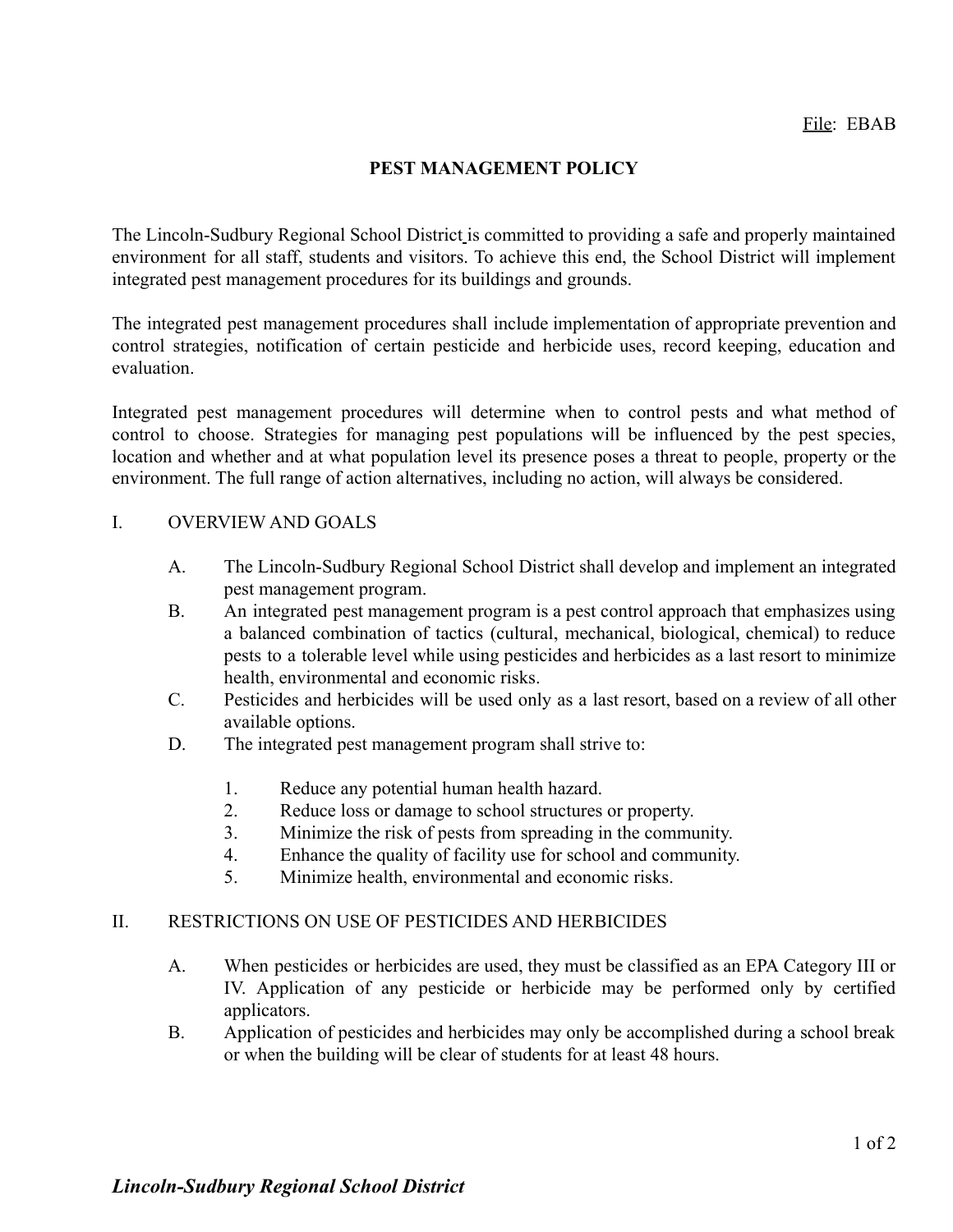# III. NOTIFICATION OF PESTICIDE AND HERBICIDE USE

- A. When pesticides or herbicides are used outdoors, notice of their use will be provided to parent/guardian, staff and students and will also be posted in a common area.
- B. When pesticides and herbicides are used in a building, the site will provide a 48-hour pre-notification in the form of posting the product name, purpose, application date, time and method and the Material Safety Data Sheet on all entrance doors. A contact person will also be listed.
- C. In the event of an EPA registered pesticide or herbicide application in or around a building site during the school year or summer session, a notice (including the product name, purpose, contact person, and application date, time and method), will be sent home in writing with students in the affected building at least 5 days prior to application.

# IV. RECORD-KEEPING

- A. The District will keep a record of pesticides and herbicides used, amounts and locations of treatments and will keep any Material Safety Data Sheets, product labels and manufacturer information on ingredients related to the application of the pesticides or herbicides.
- B. All records of pesticides and herbicides used and correspondence will be available for public review upon notice and during normal school hours.

# V. STAFF RESPONSIBILITIES AND EDUCATION

- A. Designated staff (School Nutrition, Buildings and Grounds, etc.) will participate in sanitation and pest exclusion procedure appropriate to their roles. For example: keeping doors closed, repairing cracks, removing food waste within 12 hours, keeping lids on garbage receptacles and keeping vegetation properly cut.
- B. Ongoing education of all appropriate District staff will be a priority to ensure a safe and clean environment.

SOURCE: MASC Adopted for LSSC Policy Manual 11/23/21

LEGAL REF.: M.G.L. 71:68; 132B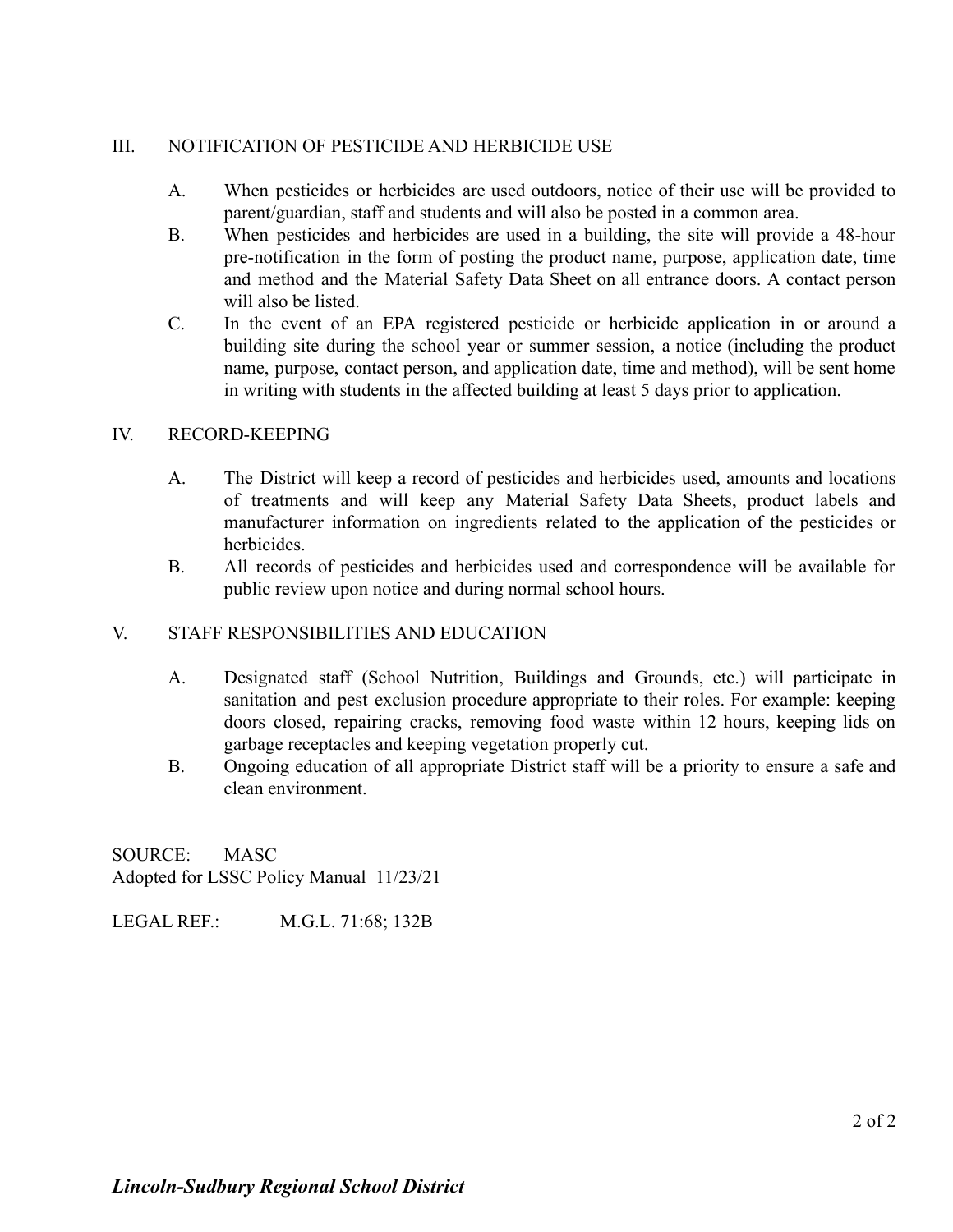#### **FIRST AID**

The district attempts to provide a safe environment. If an accident or sudden illness occurs, school personnel will administer first aid and, if warranted, call emergency medical services. In the case of illness that may include an infectious disease the school physician shall be notified in accordance with law.

First aid is defined as the immediate and temporary care given in case of an accident or sudden illness, which enables the child to be taken safely home or to a physician. It does not include diagnosis or treatment. Any care beyond first aid will not be given.

At each school, procedures will be developed for the proper handling of an injury to, or sudden illness of, a child or staff member. These will be made known to the staff and will incorporate the following requirements:

- 1. The school nurse or another trained person will be responsible for administering first aid.
- 2. When the nature of an illness or an injury appears in any way serious, every effort will be made to contact the parent/guardian and/or family physician immediately.
- 3 In extreme emergencies, the school nurse, school physician or Superintendent/Principal may make arrangements for immediate transport to a hospital of injured or ill students, contacting parent or guardian in advance if at all possible.
- 4 The teacher or other staff member to whom a child is responsible at the time an accident occurs will make out a report on an official form providing details about the accident. This will be required for every accident for which first aid is given.
- 5 All accidents to students and staff members will be reported as soon as possible to the Superintendent/Principal and, if the Superintendent/Principal deems appropriate, to the School Committee.

SOURCE: MASC August 2016 Adopted for LSSC Policy Manual 11/23/21

LEGAL REFS.: M.G.L. 71:55A; 71:56

CROSS REF.: JLC, Student Health Services and Requirements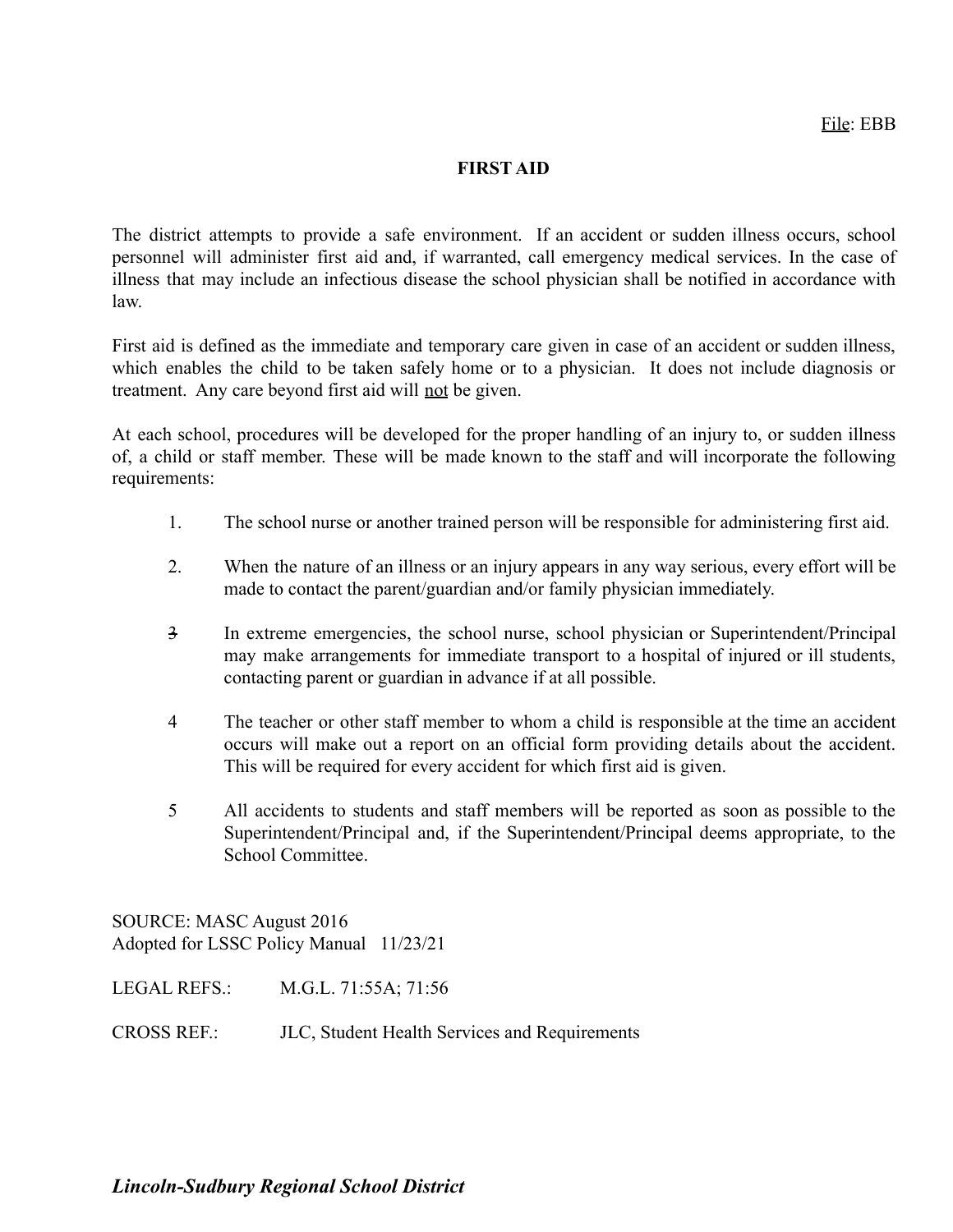# **EMERGENCY PLANS**

Advance planning for emergencies and disasters is essential to provide for the safety of students and staff; it also strengthens the morale of all concerned to know that plans exist and that students and staff have been trained in carrying out the plans.

The Superintendent/Principal will develop and maintain plans that meet the requirements of state law for preparedness in case of fire, civil emergencies, and natural disasters.

The Superintendent/Principal shall develop, in consultation with school nurses, school physicians, athletic coaches, trainers, and local police, fire and emergency personnel, an Emergency Medical Response Plan for each school in the district. Each Plan shall include:

- 1. A method establishing a rapid communications system linking all parts of the school campus, including outdoor facilities, to local Emergency Medical Services along with protocols to clarify when EMS and other emergency contacts will be called.
- 2. A determination of EMS response times to any location on the campus.
- 3. A list of relevant contacts with telephone numbers and a protocol indicating when each person shall be called, including names of experts to help with post-event support.
- 4. A method to efficiently direct EMS personnel to any location on campus, including the location of available rescue equipment.
- 5. Safety precautions to prevent injuries in classrooms and on the school campus.
- 6. A method of providing access to training in CPR and first aid for teachers, athletic coaches, trainers, and other school staff which may include CPR training for High School students; provided that School Committees may opt out of instruction in CPR pursuant to Section 1 of Chapter 71.
- 7. In the event the school possesses Automated External Defibrillators (AEDs), the location of all available AEDs, whether the location is fixed or portable, and a list of personnel trained in its use.
- 8. Material Safety Data Sheets shall be kept up to date and accessible throughout the building according to the Occupational Safety and Health Administration guidelines.

The Superintendent/Principal shall annually review the response sequence with local police and fire officials. Plans shall be submitted to local police and fire officials and the DESE at least every 3 years by September 1 or when changes occur. Plans must be updated in the case of new construction or other physical changes to the school campus.

Associate Principals will meet all requirements for conducting fire drills and Emergency Response drills (at least once per year) to give students practice in moving with orderly dispatch to designated areas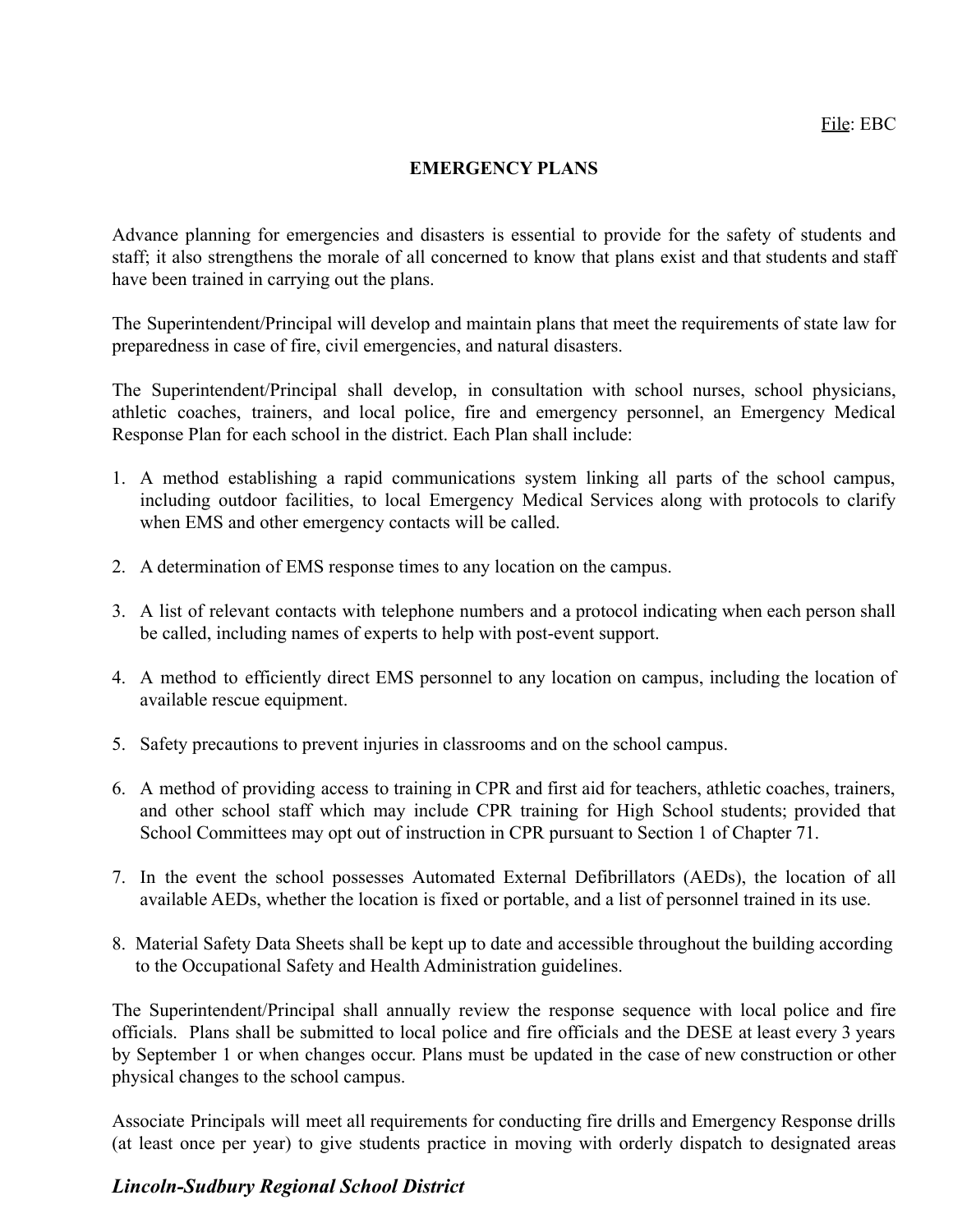under emergency conditions, and the staff practice in carrying out their assigned responsibilities for building evacuation.

SOURCE: MASC August 2015 Adopted for LSSC Policy Manual 11/23/21

LEGAL REF: M.G.L. 69:8A Section 363 of Chapter 159 of the Acts of 2000 OSHA Guidelines, Workplace Safety

CROSS REF.: EBCD, Emergency Closings JL, Student Welfare JLC, Student Health Services and Requirements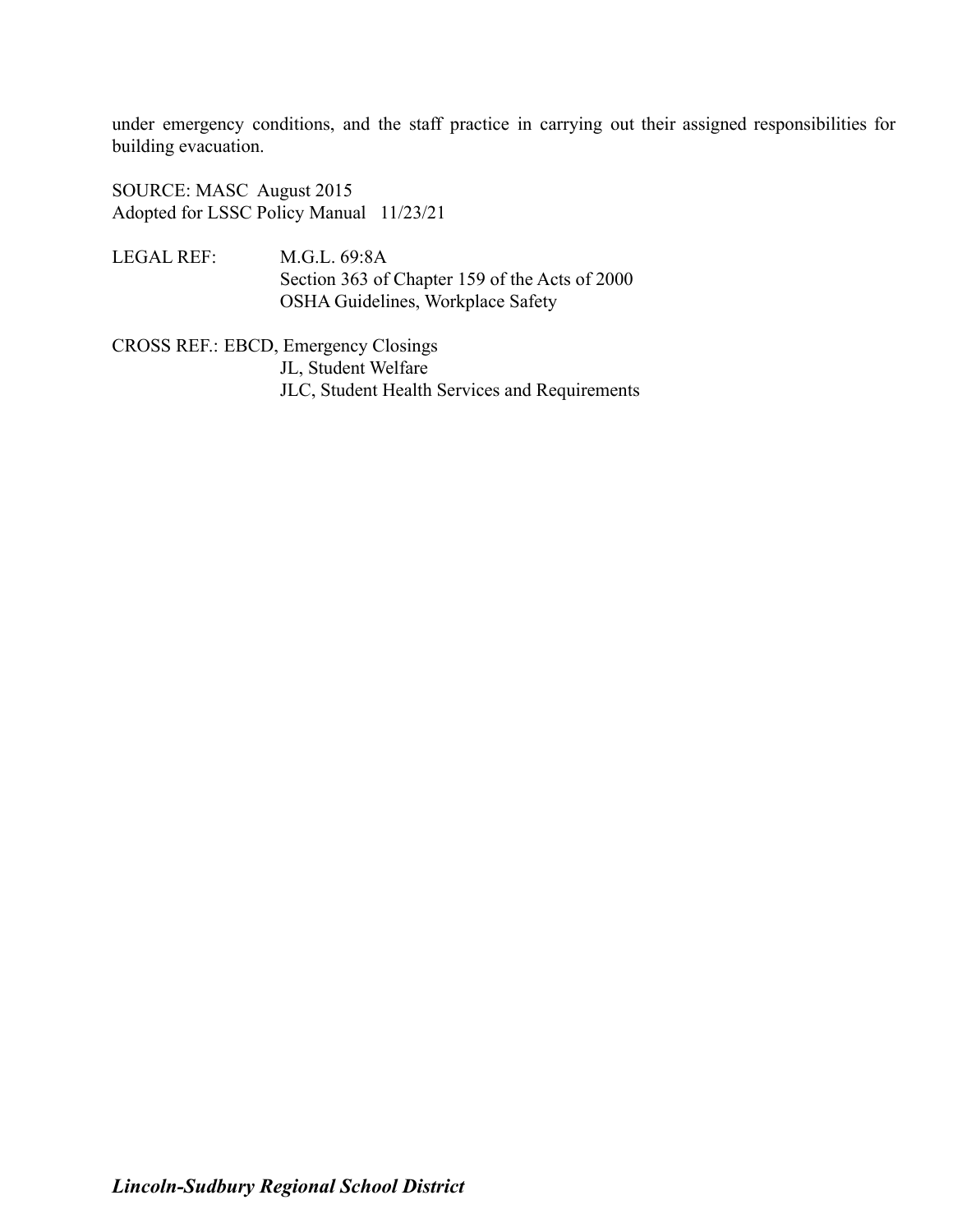# **EMERGENCY CLOSINGS**

The Superintendent/Principal may close the schools or dismiss them early in the event of hazardous weather or other emergencies that threaten the health or safety of students and personnel. While it may be prudent, under certain circumstances, to excuse all students from attending school, to delay the opening hour or to dismiss students early, the Superintendent/Principal has the responsibility to see that as much of the administrative, supervisory and operational activity is continued as may be possible. Therefore, if conditions affect only a single school, only that school will be closed.

In making the decision to close schools, the Superintendent/Principal will consider many factors, including the following principle ones relating to the fundamental concern for the safety and health of the children:

- 1. Weather conditions, both existing and predicted.
- 2. Driving, traffic, and parking conditions affecting public and private transportation facilities.
- 3. Actual occurrence or imminent possibility of any emergency condition that would make the operation of schools difficult or dangerous.
- 4. Inability of teaching personnel to report for duty, which might result in inadequate supervision of students.

The Superintendent/Principal will weigh these factors and take action to close the schools only after consultation with public works and public safety authorities and with school officials from neighboring towns. Students, parents/guardians and staff will be informed early in each school year of the procedures that will be used to notify them in case of emergency closings. When schools are closed for emergency reasons, staff members will comply with School Committee policy in reporting for work.

SOURCE: MASC Adopted for LSSC Policy Manual 11/23/21

LEGAL REFS.: M.G.L. 71:4; 71:4A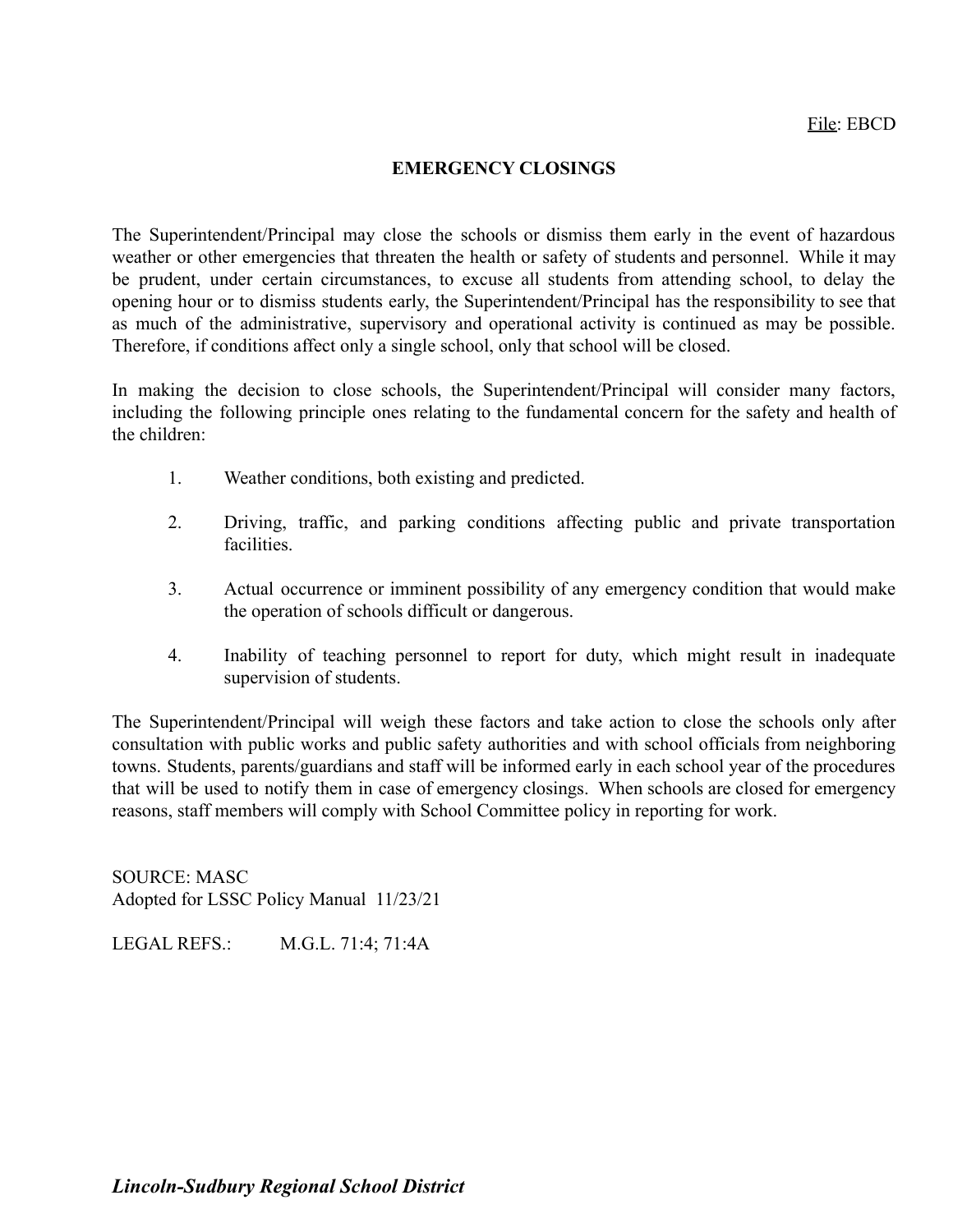# **BUILDINGS AND GROUNDS MANAGEMENT**

The Regional School District Committee's most important function is to provide for the education of children, and it recognizes that the education of children is dependent upon many factors, including a proper physical environment that is safe, clean, sanitary, and as comfortable and convenient as the facilities will permit or the use requires.

The supervision over the care and safekeeping of property used by the school department will be the general responsibility of the Superintendent/Principal and Director of Facilities. They will work with member communities, as necessary, to develop a comprehensive and well-defined plan for the proper maintenance, cleanliness, and safekeeping of all school buildings and grounds to ensure that the school is equally well maintained, equipped, and staffed.

The Superintendent/Principal and Director of Facilities will establish procedures and employ such means as may be necessary to provide accurate information in regard to the nature, condition, location, and value of all property used by the school department; to safeguard the property against loss, damage, or undue depreciation; to recover and restore to usefulness any property that may be lost, stolen or damaged; and to do all things necessary to ensure the proper maintenance, cleanliness, and safekeeping of school property.

Within the school, the building administrator will be responsible for proper care, maintenance, and cleanliness of building, equipment and grounds.

LEGAL REF. M.G.L. 71:68

SOURCE: MASC Adopted for LSSC Policy Manual 11/23/21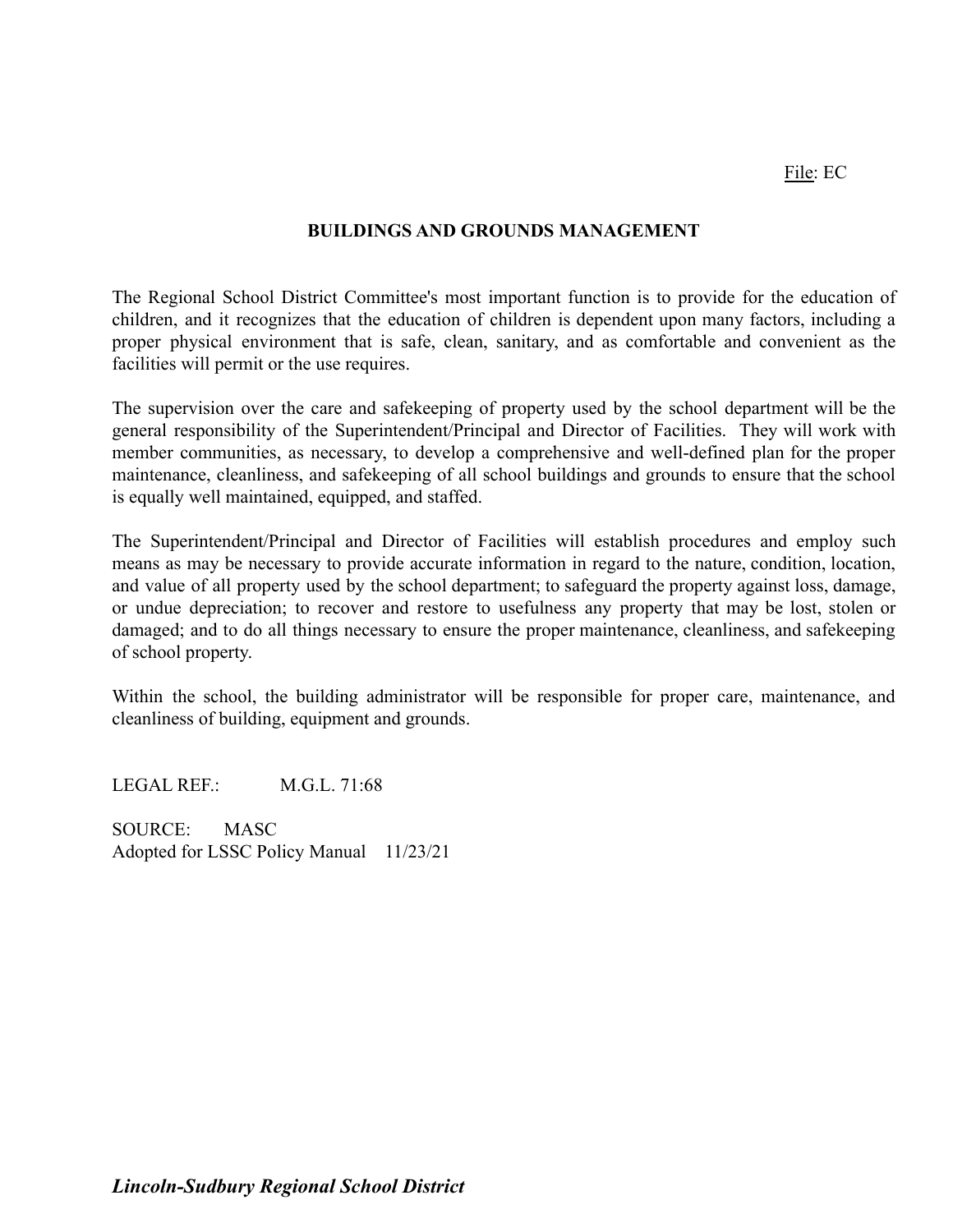#### **BUILDINGS AND GROUNDS SECURITY**

Public school buildings and grounds are one of the greatest investments of the town. It is deemed in the best interest of the school department and town to protect the investment adequately.

Security should mean not only maintenance of a secure (locked) building, but protection from fire hazards and faulty equipment, and safe practices in the use of electrical, plumbing, and heating equipment. The Committee expects close cooperation with fire and law enforcement departments and with insurance company inspectors.

Access to school buildings and grounds outside of regular school hours will be limited to personnel whose work requires it. An adequate key control system will be established, which will limit access to buildings to authorized personnel and will safeguard against the chance of entrance to buildings by unauthorized persons.

Funds and valuable records will be kept in a safe place and under lock and key.

Protective devices designed to be used as safeguards against illegal entry and vandalism will be installed when appropriate to the individual situation. Employment of security personnel may be approved in situations where special risks are involved.

SOURCE: MASC August 2016 Adopted for LSSC Policy Manual 11/23/21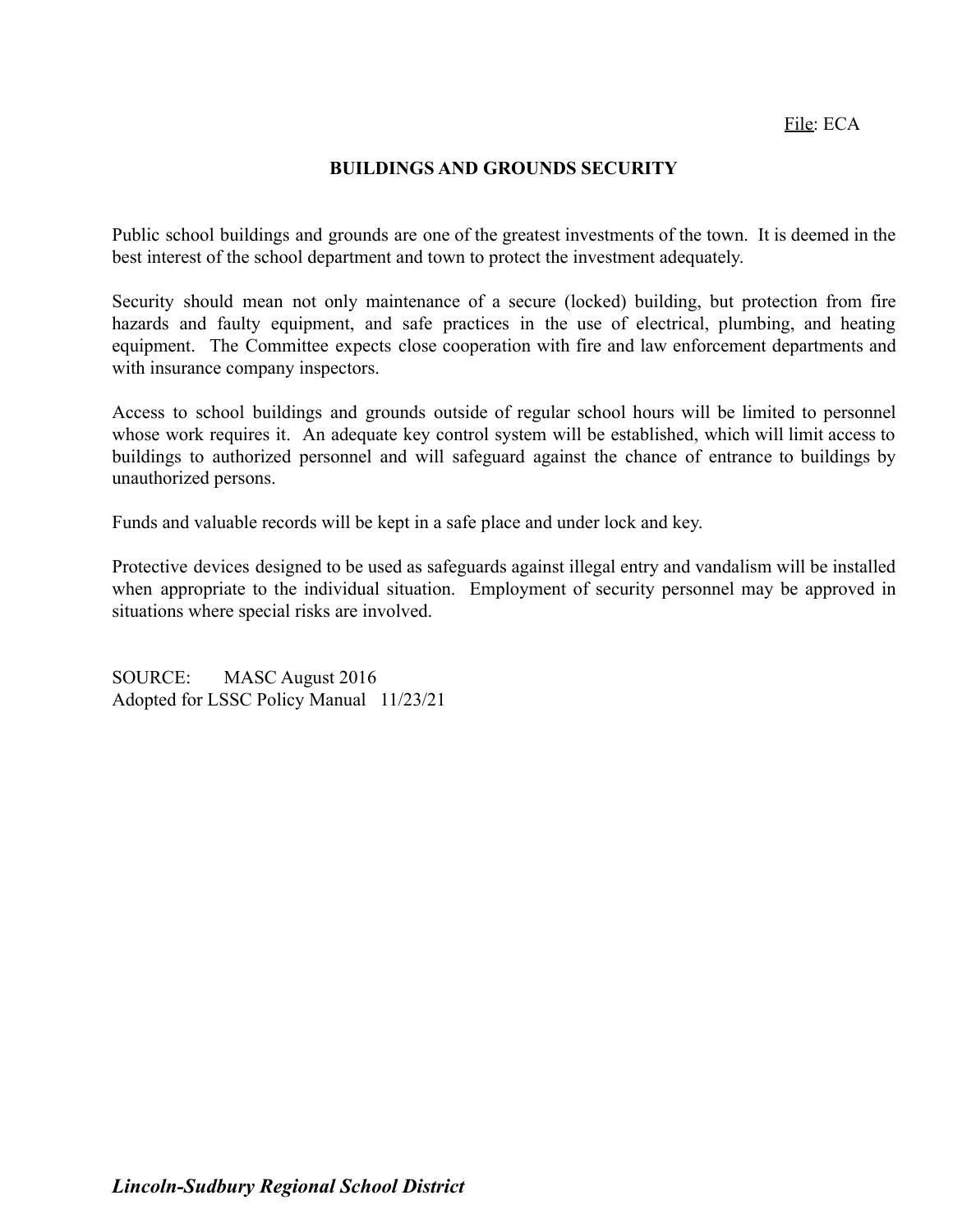# **VANDALISM**

The School Committee recognizes that acts of vandalism committed against public and private property are costly and require positive action through educational programs. Consequently, the Committee will support various programs aimed at reducing the amount of vandalism.

Every citizen of the town, staff members, students, and members of the police department are urged by the School Committee to cooperate in reporting any incidents of vandalism to property under control of the school department, and the name(s) of the person or persons believed to be responsible. Each employee will report to the Superintendent/Principal of the school every incident of vandalism known to them and, if known, the names of those responsible.

The Superintendent/Principal is authorized to sign a criminal complaint and to press the charges against perpetrators of vandalism against school property, and is further authorized to delegate, as they see fit, authority to sign such complaints and to press charges.

Parents/guardians and students will be made aware of the legal implications involved. Reimbursement will be sought for all or part of any damages.

SOURCE: MASC Adopted for LSSC Policy Manual 11/23/21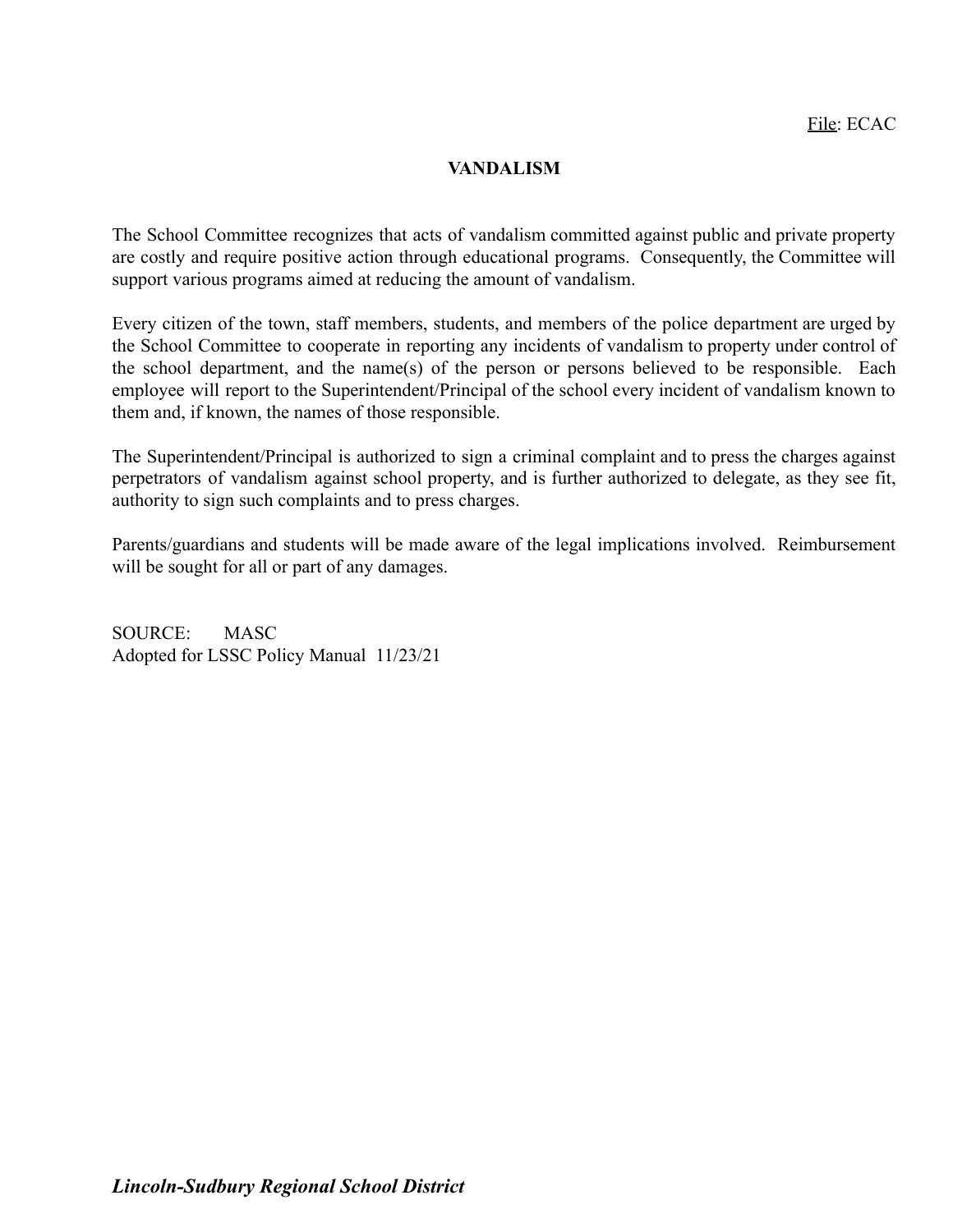## **SECURITY CAMERAS IN SCHOOLS**

The School Committee works to maintain a safe and secure environment for its students, staff, visitors, and facilities. Security means more than having locks and making certain that doors are locked at the proper times. Security also means minimizing fire hazards, reducing the possibility of faulty equipment, keeping records and valuables in a safe place, protection against vandalism and burglary, the prosecution of vandals, and developing crisis plans.

School facilities and their contents, constitute one of the greatest investments of the community. The School Committee believes it to be in the best interest of students and taxpayers for the district to exert every reasonable means to protect the investment adequately.

In pursuit of this objective, the School Committee authorizes the use of security cameras in school district buildings and on its property to ensure the health, welfare and safety of all students, staff and visitors, to deter theft, vandalism and other negative behavior, to safeguard district buildings, grounds and equipment, and to monitor unauthorized individuals in or on school property. Security cameras may be used in locations as deemed appropriate by the Superintendent/Principal in consultation with school officials as well as local law enforcement and emergency response agencies. They may be used in any area, inside or outside of school buildings where there is no reasonable expectation of privacy.

The district shall notify students and staff through student and employee handbooks and appropriate signage that security cameras have been installed and may be used at any time. Students or staff identified on security cameras in violation of School Committee policies will be subject to disciplinary action.

The Superintendent/Principal shall ensure that proper procedures are in place and are followed regarding use, viewing, disclosure, retention, disposal and security of video recordings or photographs from security cameras in accordance with applicable laws and regulations. A video recording used for security purposes in school district buildings and/or on school property shall be the sole property of the school district. All video recordings will be stored in their original format and secured to avoid tampering and to ensure confidentiality in accordance with applicable laws and regulations. Access to video recordings from security cameras shall be limited to school administrators (Superintendent/Principal/designee). Law enforcement and emergency response officials shall be granted access to video recordings or the security system after giving prior notice to the School Superintendent/Principal/designee.

The Superintendent/Principal may, from time to time, issue further guidance that is consistent with current laws and this policy.

SOURCE: MASC

Adopted: August 2015 Adopted for LSSC Policy Manual 11/23/21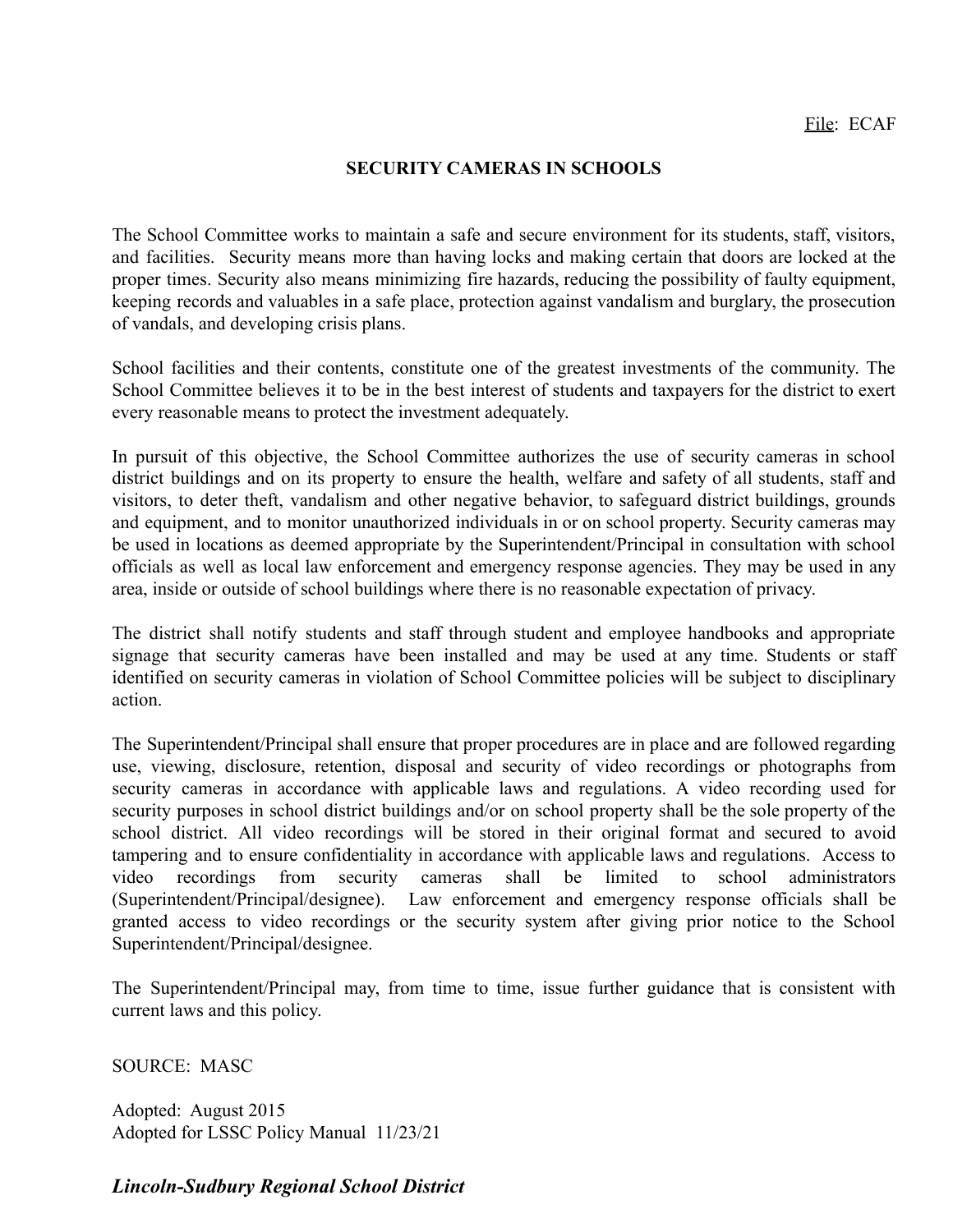File: EDC

## **AUTHORIZED USE OF SCHOOL OWNED MATERIALS**

The School Committee wishes to be of assistance, whenever possible, to other town departments and community organizations. Therefore, permission to use school equipment may be granted by the Superintendent/Principal upon request by responsible parties or organizations.

School equipment may be used by staff members when the use is related to their school employment and by students when the equipment is to be used in connection with their studies or extracurricular activities.

Proper controls will be established by the Superintendent/Principal to assure the user's responsibility for, and return of, all school equipment.

SOURCE: Lincoln-Sudbury Adopted 2/25/03 Adopted for LSSC Policy Manual 11/23/21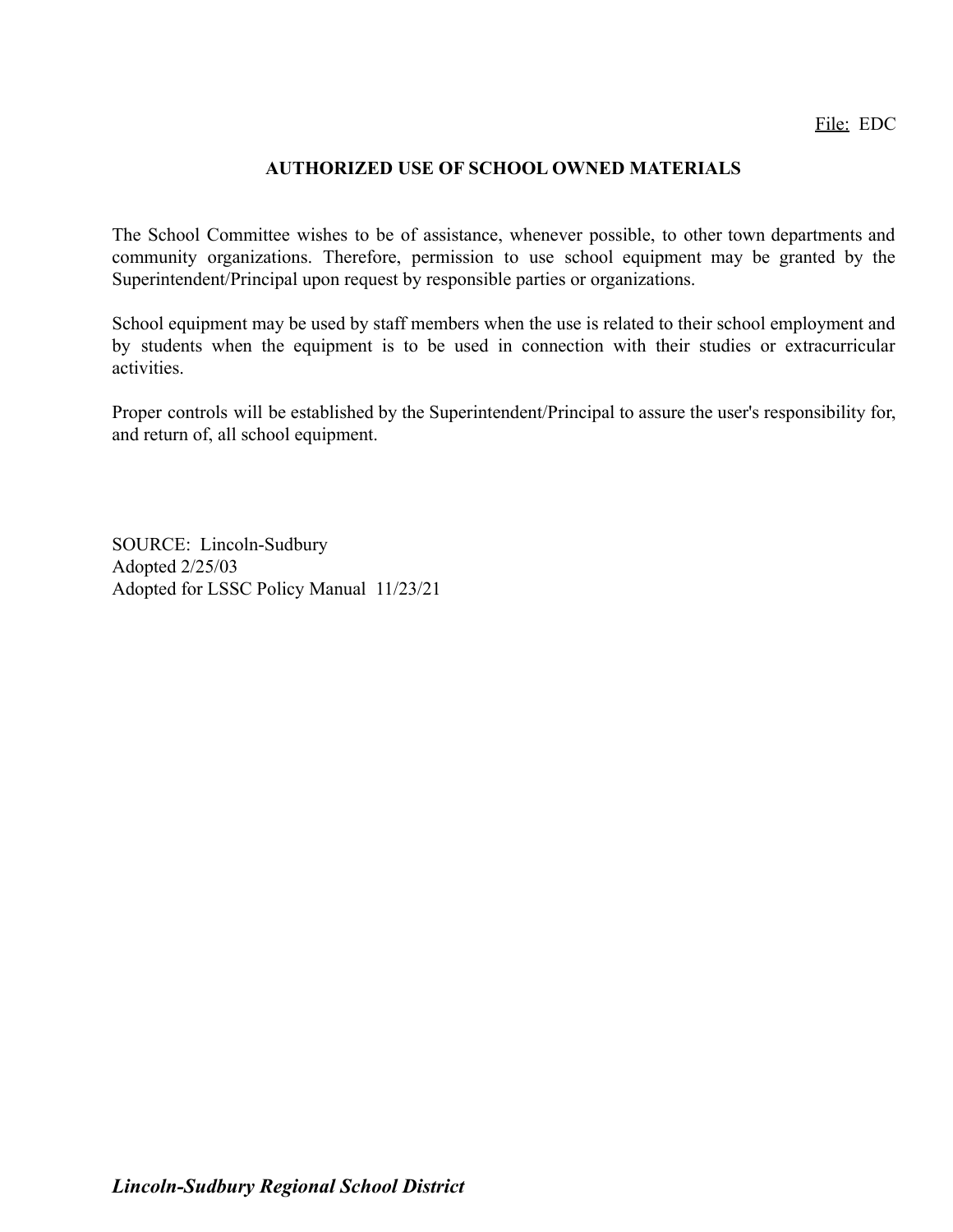## **TRANSPORTATION**

The following is a policy statement on transportation of students:

WHEREAS under Section 68 of Chapter 71 of the General Laws, it is the responsibility of the School Committee to provide transportation of students who live more than two miles from the school to which they are assigned, and

WHEREAS under Section 16C of Chapter 71 of the General Laws, a regional district is to be reimbursed for 100% of its transportation expenses for students who live at least 1.5 miles from their school by a commonly traveled route, provided the agreement provides for the furnishing of transportation, and

WHEREAS Section 6 of the Lincoln-Sudbury Regional Agreement does provide that transportation shall be the responsibility of the District and shall be an ordinary operating expense.

NOW THEREFORE the District Policy regarding transportation of students to and from school shall include the following:

The Superintendent/Principal, in establishing school-bus routes, schedules and bus stops, shall not plan for the transportation of students whose place of residence is 1.5 miles or less from the High School.

A parent or legal guardian may petition the Superintendent/Principal for an exception to this procedure if the parent or guardian believes that a safety hazard exists, and the Superintendent/Principal may, if in his or her judgment such hazard warrants, make provision for transportation for said student by school bus.

SOURCE: Lincoln-Sudbury

Adopted 3/8/77 Amended and Affirmed 2/25/03 Adopted for LSSC Policy Manual 11/23/21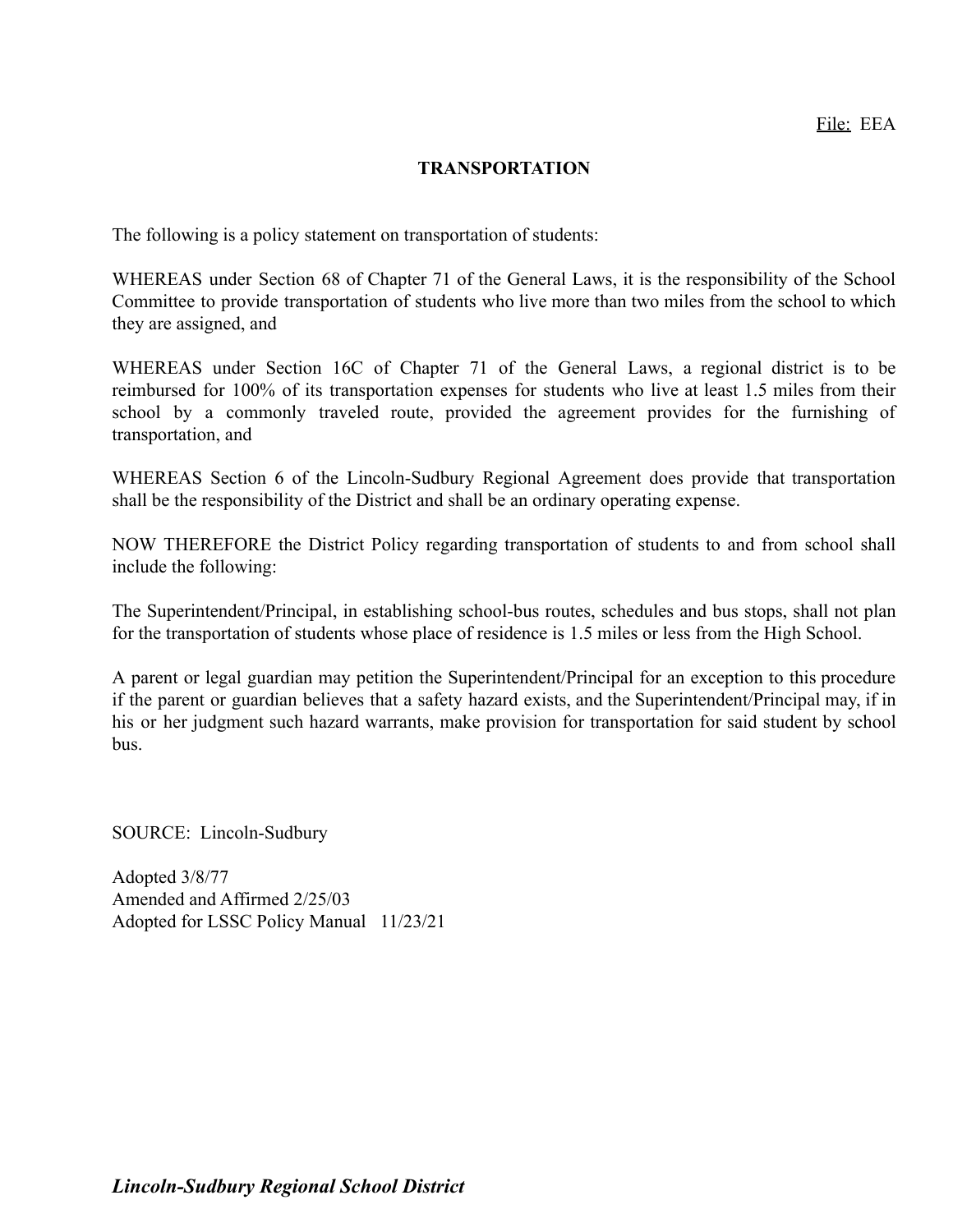## **STUDENT TRANSPORTATION SERVICES**

The major purpose of the school district's transportation services is to aid students in getting to and from school in an efficient, safe, and economical manner.

WHEREAS under Section 68 of Chapter 71 of the General Laws, it is the responsibility of the School Committee to provide transportation of students who live more than two miles from the school to which they are assigned, and

WHEREAS under Section 16C of Chapter 71 of the General Laws, a regional district is to be reimbursed for 100% of its transportation expenses for students who live at least 1.5 miles from their school by a commonly traveled route, provided the agreement provides for the furnishing of transportation, and

WHEREAS Section 6 of the Lincoln-Sudbury Regional Agreement does provide that transportation shall be the responsibility of the District and shall be an ordinary operating expense.

NOW THEREFORE the District Policy regarding transportation of students to and from school shall include the following:

The Superintendent/Principal, in establishing school-bus routes, schedules and bus stops, shall not plan for the transportation of students whose place of residence is 1.5 miles or less from the High School.

A parent or legal guardian may petition the Superintendent/Principal for an exception to this procedure if the parent or guardian believes that a safety hazard exists, and the Superintendent/Principal may, if in his or her judgment such hazard warrants, make provision for transportation for said student by school bus.

The school district will contract for transportation services. The School Committee will award contracts on a competitive bid basis. Bus contractors and taxi contractors, who will be held responsible for the safe operation of school buses, will comply with all applicable state laws and regulations, including but not limited to:

- 1. Specifications for school bus design and equipment
- 2. Inspection of buses
- 3. Qualifications and examinations of bus drivers
- 4. Driving regulations
- 5. Small vehicle requirements, if applicable
- 6. Insurance coverage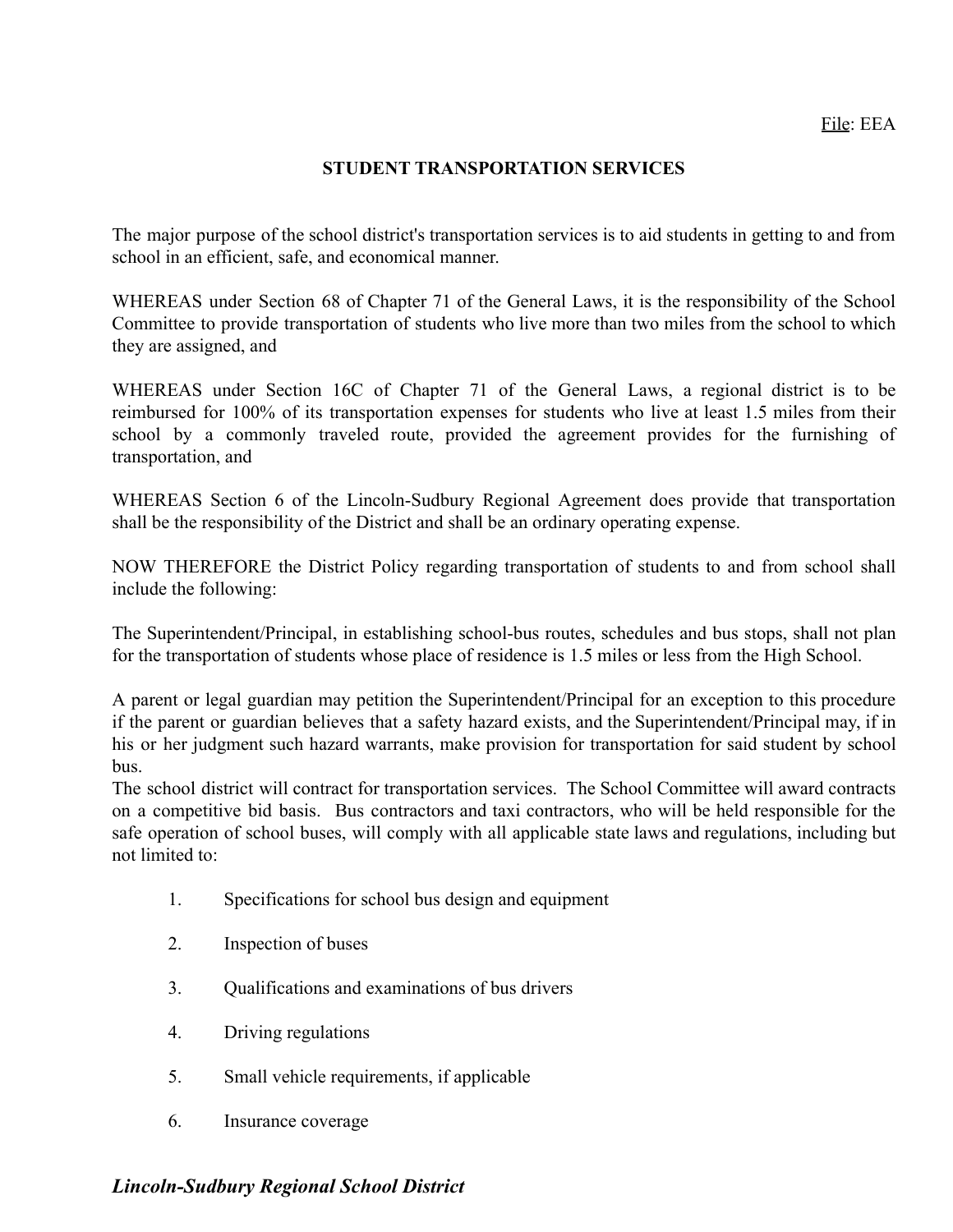7. Adherence to local regulations and directives as specified in bid contracts

The Superintendent/Principal, working with the bus contractor and other appropriate administrators, will be responsible for establishing bus schedules, routes, stops, and all other matters relative to the transportation program.

SOURCE: MASC Adopted for LSSC Policy Manual 11/23/21

LEGAL REFS.: M.G.L. 40:5; 71:7A, B and C; 71:37D; 71:48A; 71:68; 71:71A; 71B:4; 71B:5; 71B:8; 74:8A; 76:1; 76:12Bi; 76:14; 71:16C

CROSS REF.: EEAA, Walkers and Riders

**NOTE: For additional information, refer to Guidelines to School Transportation Services in Massachusetts**, **published by the Department of Education in 1975.**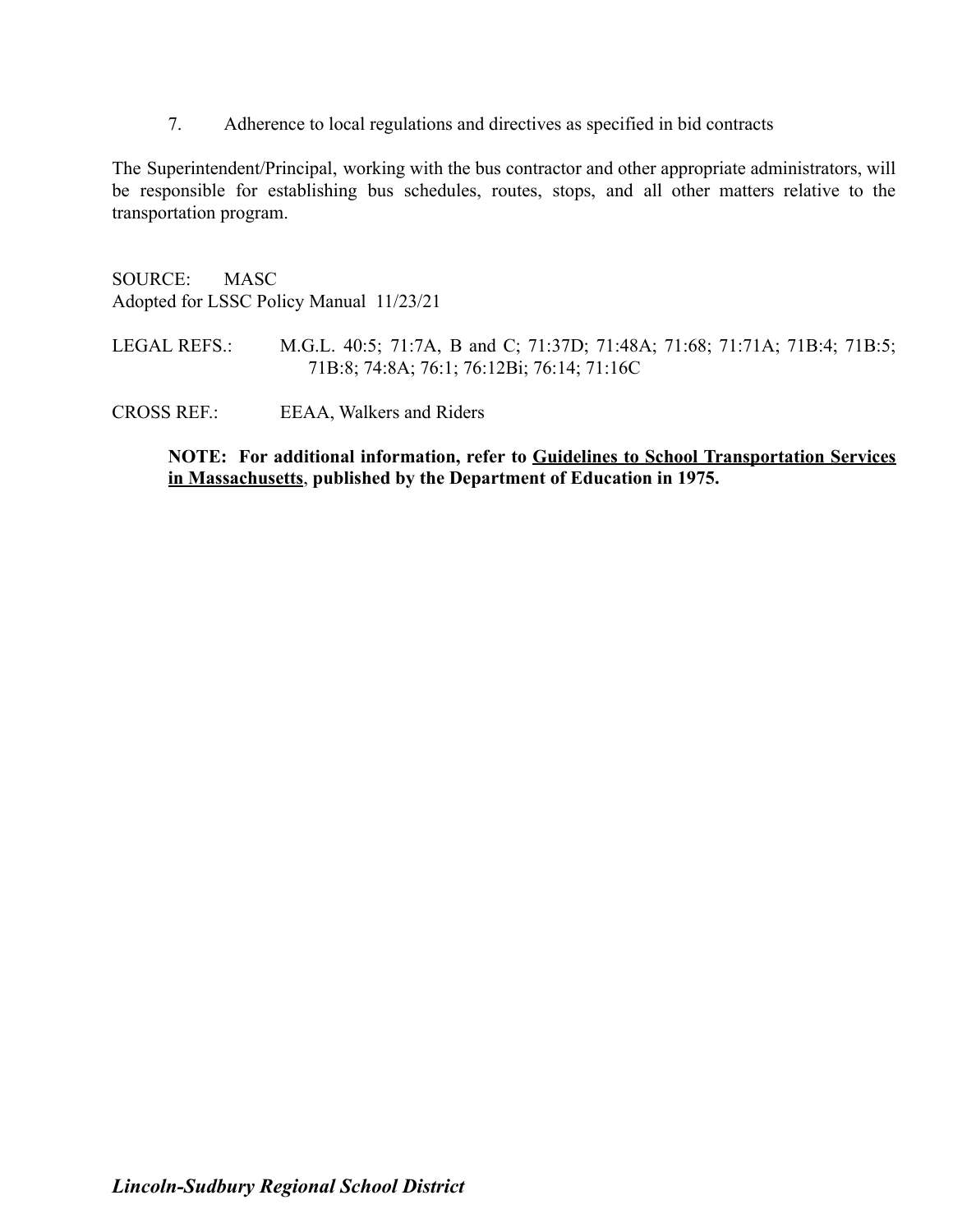#### **WALKERS AND RIDERS**

Students will be entitled to transportation to and from school at the expense of the public schools when such transportation conforms to applicable provisions of the Massachusetts General Laws. Reimbursement to the school district for transportation costs is given by the Commonwealth, subject to appropriation, only for (a) students living at least one and one half miles from school, (b) students who live more than one mile from the nearest bus stop, and (c) students with special needs for whom transportation must be provided.

Additionally, the Regional School District Committee will provide transportation for students Grades 9-12 living more than two miles from school.

Exceptions to these guidelines may be made at the discretion of the Superintendent/Principal. This will apply particularly to any student who must travel in a hazardous area to and from school. These students will be transported regardless of the mileage limits listed.

SOURCE: MASC August 2016 Adopted for LSSC Policy Manual 11/23/21

LEGAL REFS.: M.G.L. 40:5; 71:7A; 71:68; 71B:5

CROSS REF.: EEA, Student Transportation Services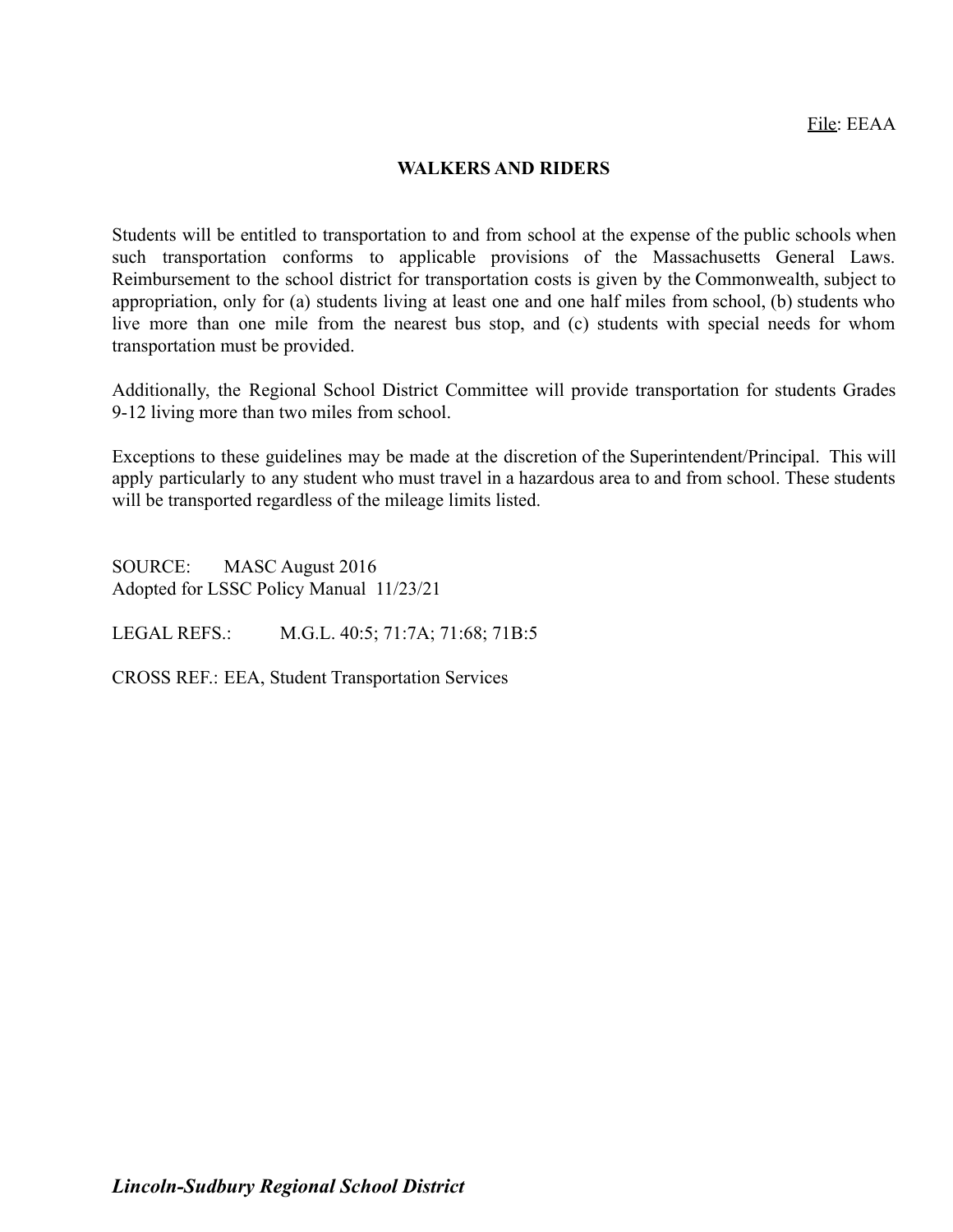#### **SCHOOL BUS SAFETY PROGRAM**

The safety and welfare of student riders will be the first consideration in all matters pertaining to transportation. Safety precautions will include the following:

- 1. Children will be instructed as to the proper procedure for boarding and exiting from a school bus and in proper and safe conduct while aboard.
- 2. Emergency evacuation drills will be conducted at least twice a year to acquaint student riders with procedures in emergency situations.
- 3. All vehicles used to transport children will be inspected periodically for conformance with state and federal safety requirements.
- 4. Classroom instruction on school bus safety will be provided.

SOURCE: MASC Adopted for LSSC Policy Manual 11/23/21

LEGAL REFS.: M.G.L. 90:7b as amended by Ch. 246 Acts of 1986 M.G.L. 90:1 et seq.; 713:2; 713:7L Highway Safety Program Standard No. 17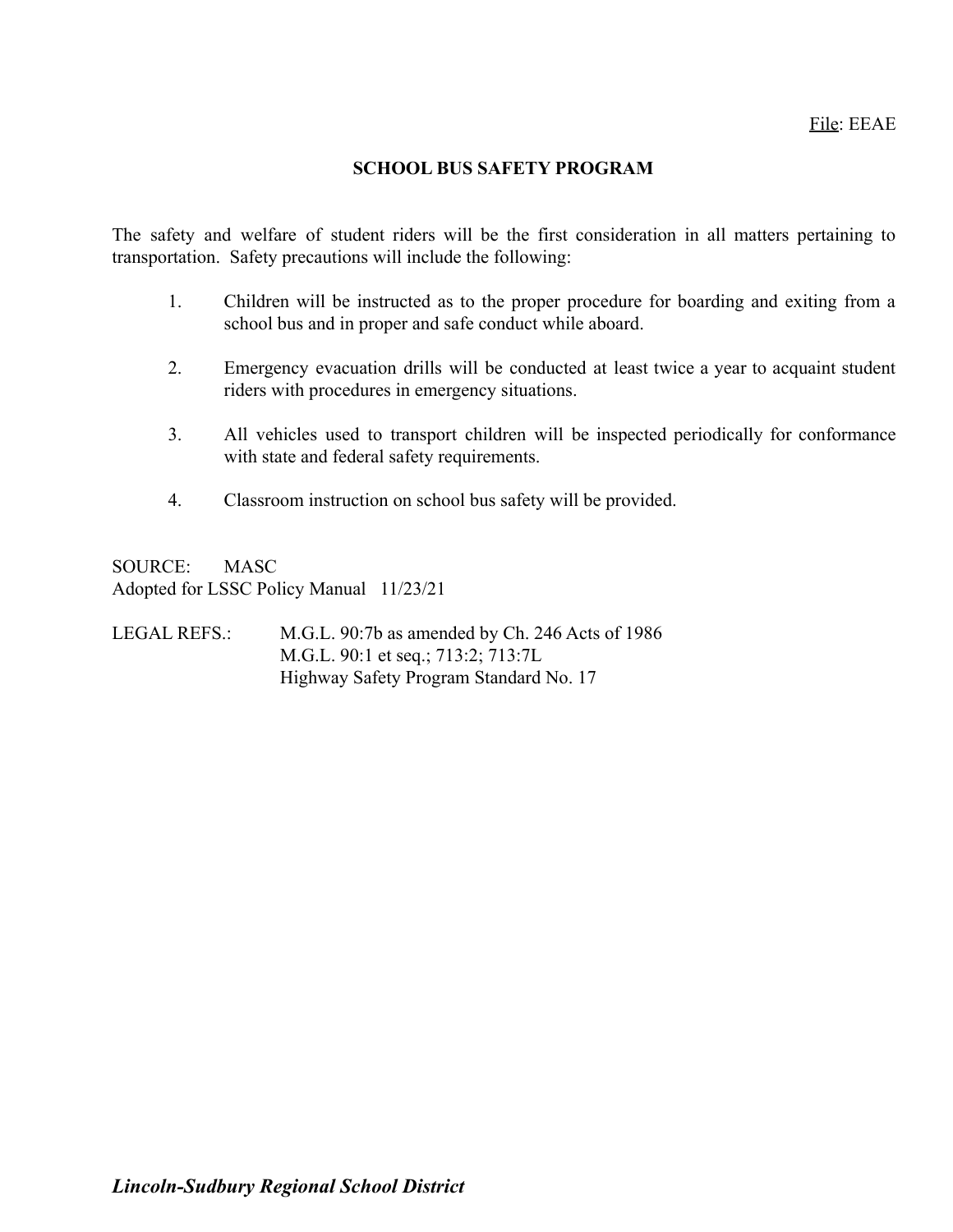# **BUS DRIVER EXAMINATION AND TRAINING**

The School Committee will reserve the right to approve or disapprove persons employed by the bus contractor to drive school transportation vehicles.

- 1. Courteous and careful drivers will be required.
- 2. Each driver will file with school officials a medical certificate and proof of freedom from tuberculosis.
- 3. Only persons who are properly licensed by the state and have completed the driver-training program will be permitted to drive school buses.
- 4. The contractor will furnish the School Committee with a list of names of drivers and their safety records for the last three years.
- 5. The contractor will notify school officials as soon as possible of any change of bus drivers.

SOURCE: MASC August 2016 Adopted for LSSC Policy Manual 11/23/21

LEGAL REFS.: M.G.L. 90:7B; 90:8A; 90:8A ½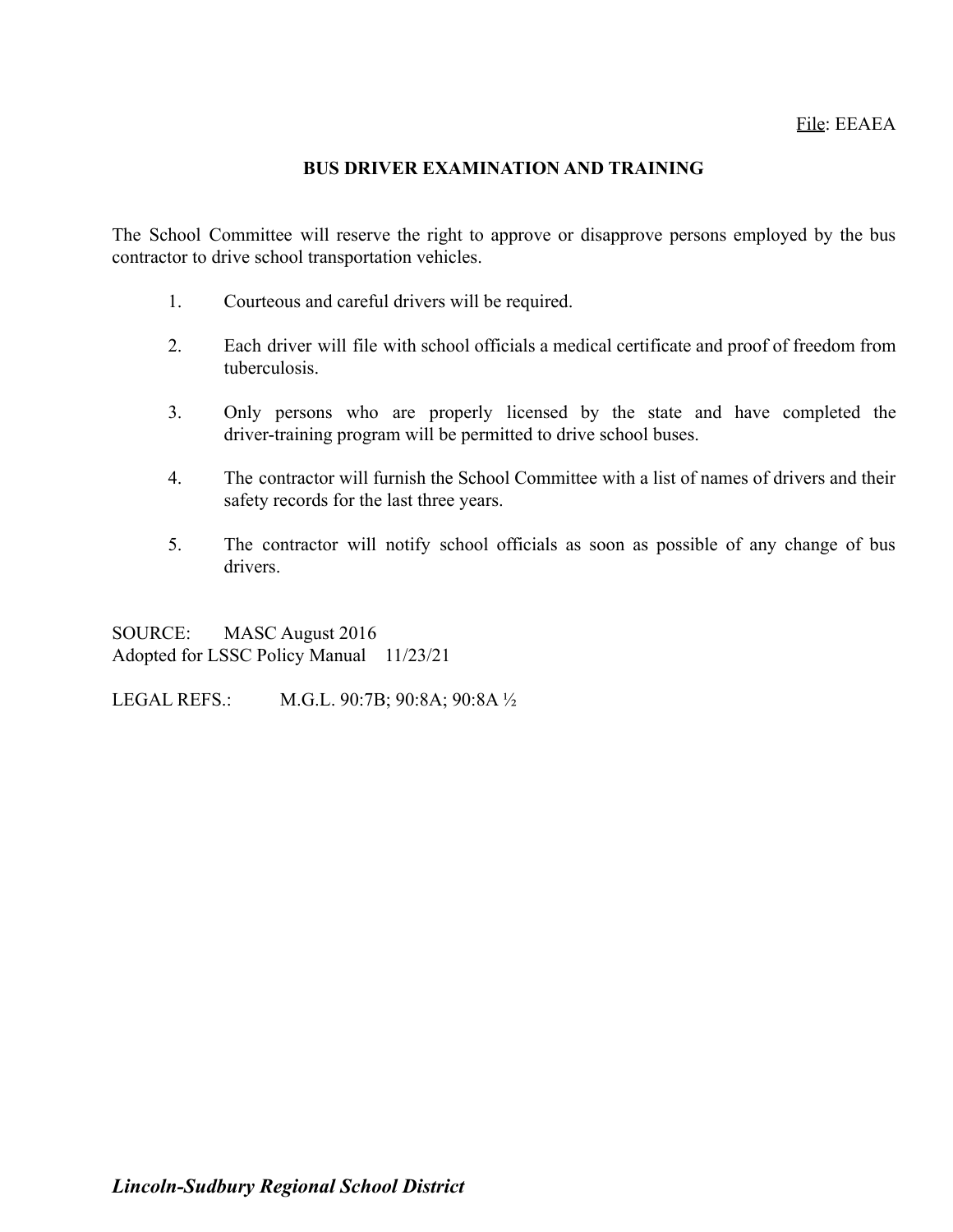# **DRUG AND ALCOHOL TESTING FOR SCHOOL BUS AND COMMERCIAL VEHICLE DRIVERS**

The District shall adhere to federal law and Department of Transportation regulations requiring a drug and alcohol-testing program for school bus drivers and commercial vehicle drivers. Such testing will be conducted for five different situations: pre-employment, randomly, following an accident, following an authorization to return to duty, and upon reasonable suspicion that a driver is under the influence of alcohol or using drugs.

The District will comply with Department of Transportation protocols regarding the collection and testing necessary to establish whether alcohol or drugs are present in the driver's system, and regulations will be established for the steps to be taken in the event that test results are positive.

This program shall comply with the requirements of Federal law and regulations. The Superintendent/Principal or designees shall adopt and enact procedures consistent with the federal regulations, defining the circumstances and procedures for testing.

SOURCE: MASC August 2016 Adopted for LSSC Policy Manual 11/23/21

LEGAL REFS.: 49 U.S.C. sec. 2717 et seq. (Omnibus Transportation Employee Testing Act of 1991) 49 C.F.R. Part 40 Procedures for Transportation Workplace and Drug and Alcohol Testing Programs 49C.F.R. Part 382 Controlled Substance and Alcohol Use and Testing 49 C.F.R. Part 391 Qualification of Drivers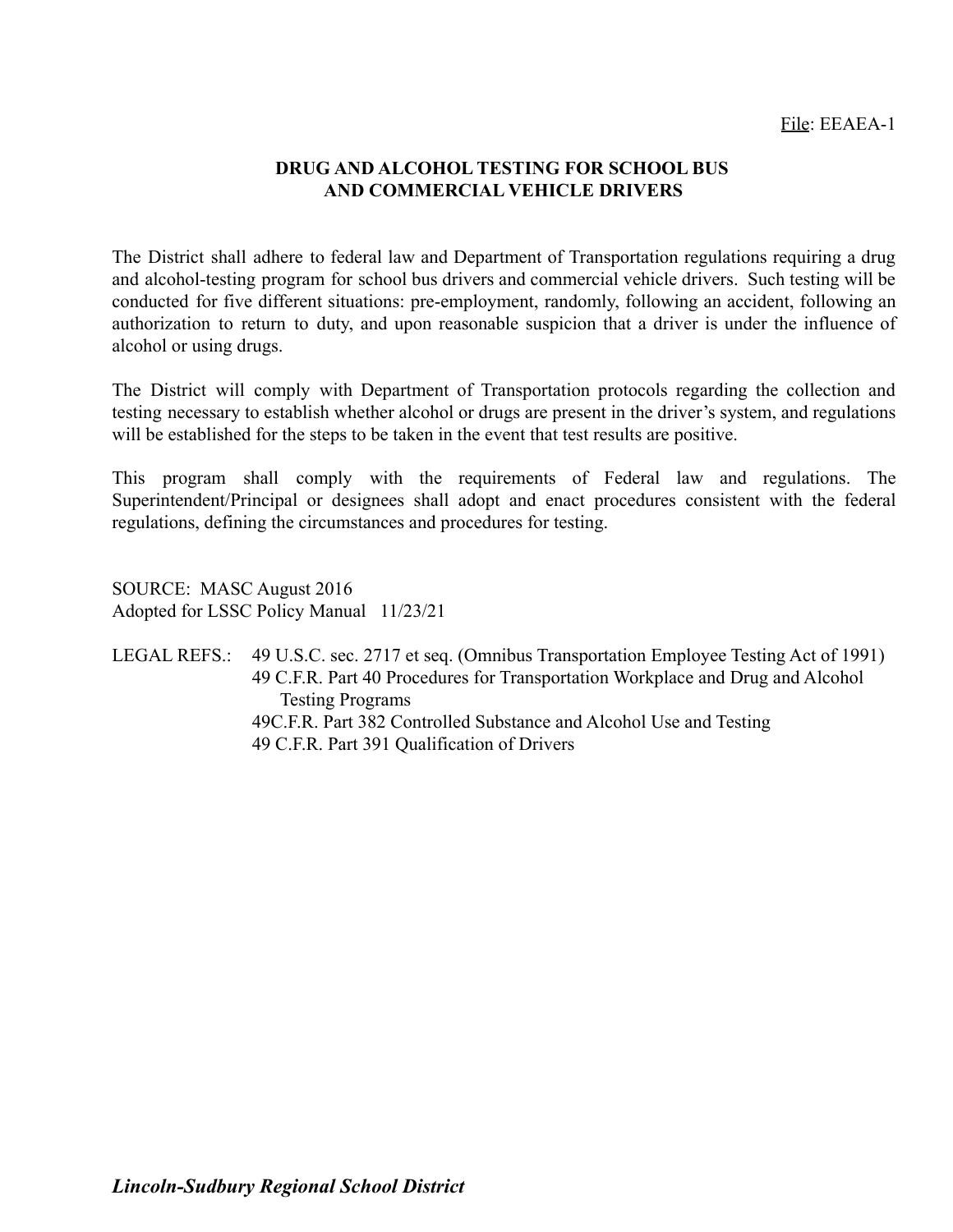#### **STUDENT CONDUCT ON SCHOOL BUSES**

The School Committee and its staff share with students and parents/guardians the responsibility for student safety during transportation to and from school. The authority for enforcing School Committee requirements of student conduct on buses will rest with the Principal.

To ensure the safety of all students who ride in buses, it may occasionally be necessary to revoke the privilege of transportation from a student who abuses this privilege. Parents/guardians of children whose behavior and misconduct on school buses endangers the health, safety, and welfare of other riders will be notified that their children face the loss of transportation privileges in accordance with regulations approved by the School Committee.

SOURCE: MASC Adopted for LSSC Policy Manual 11/23/21

> **NOTE: The coding of this statement indicates that the identical policy is filed in the J (Student) section.**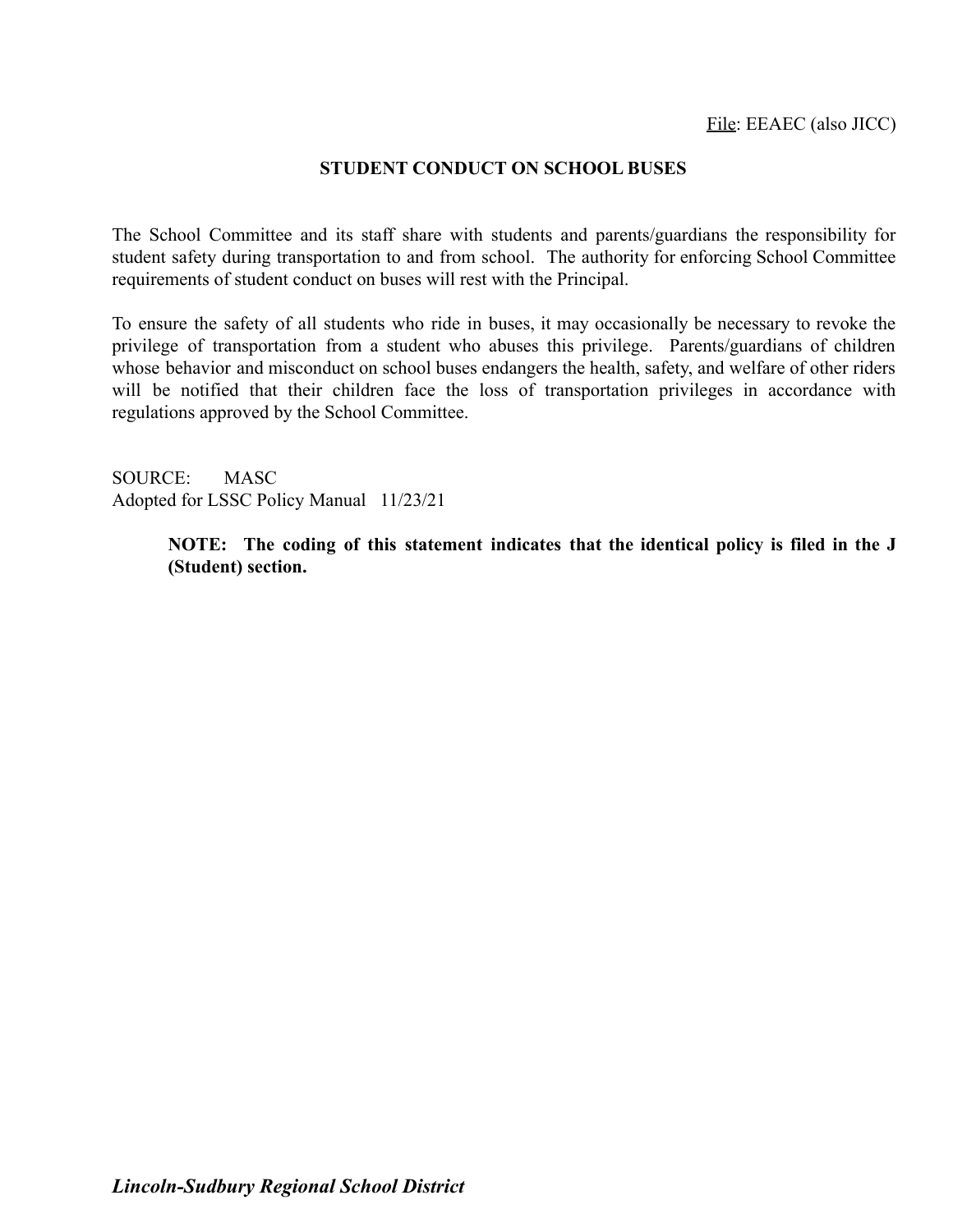## **STUDENT TRANSPORTATION IN PRIVATE VEHICLES**

School buses will be used for the transportation of students participating in co-curricular or extracurricular activities. However, when buses are not available, private vehicles may be permitted to transport students to or from school activities that fall within the academic day or extend the school day provided all of the following conditions are met:

- 1. The activity has the approval of the Superintendent/Principal.
- 2. The owner of the vehicle being used in transporting students must file evidence with the Superintendent/Principal of personal liability insurance coverage on the vehicle in the amounts of \$100,000 - \$300,000 or more.
- 3. The parents/guardians of students to be transported in this manner will be fully informed as to this means of transportation and will sign a statement to this effect.

SOURCE: MASC Adopted for LSSC Policy Manual 11/23/21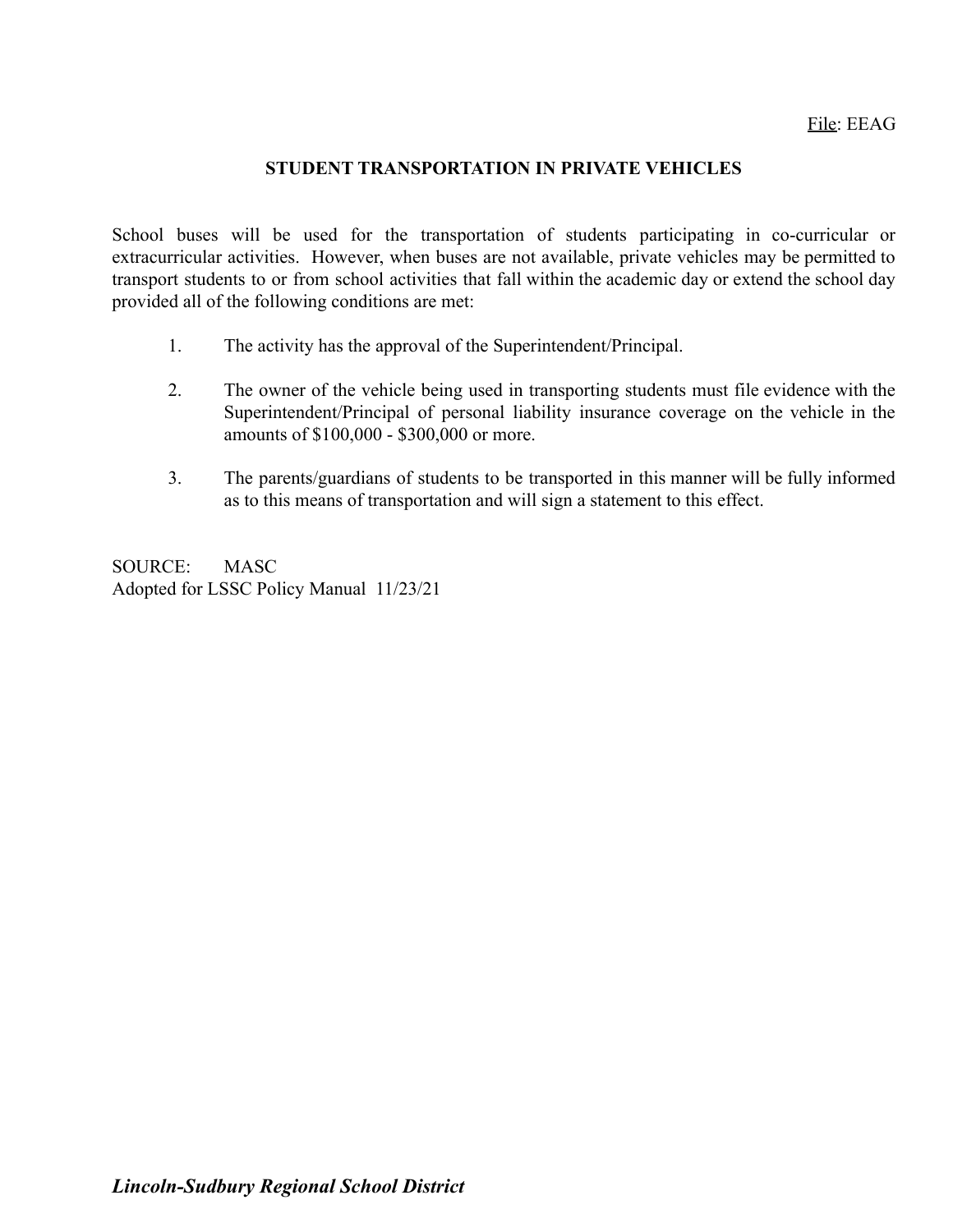#### **MOTOR VEHICLE IDLING ON SCHOOL GROUNDS**

No motor vehicle operator shall cause or allow any motor vehicle operated by him or her on school grounds to idle unnecessarily, except for any of the following reasons: traffic conditions; queuing at a school for the purpose of picking up or discharging students; turbo-charged diesel engine cool down or warm up; maintenance of appropriate temperature for school buses when accepting or discharging passengers not to exceed three minutes in any fifteen minute period or one minute in any fifteen minute period for other motor vehicles; for circumstances involving safety or emergencies and for servicing or repairing motor vehicles; and as these exceptions are more completely described in the below referenced regulations. The term "school grounds" shall mean in, on or within 100 feet of the real property of the school whether or not it is in session, and shall include any athletic field or facility and any playground used for school purposes or functions which is owned by the municipality or school district, regardless of proximity to a school building, as well as any parking lot appurtenant to such school athletic field, facility or playground. Reasonable efforts shall be made by the district to identify by signage all known and actual air intake systems, which may be within 100 feet of an idling motor vehicle. A motor vehicle operator shall not idle a motor within 100 feet of such air intake system, unless the Lincoln-Sudbury RegionalSchool District has determined that alternative locations block traffic, impair student safety or are not cost effective.

The Lincoln-Sudbury Regional School District shall erect and maintain in a conspicuous location on school grounds "NO IDLING" signage as described below. All such signage shall contain appropriate sized font so as to be visible from a distance of 50 feet.

# **NO IDLING PENALTIES OF \$100 FOR FIRST OFFENSE AND \$500 FOR SECOND AND SUBSEQUENT OFFENSES M.G.L. C. 90, § 16B AND 540 CMR 27.00**

It shall be the responsibility of the school administration to ensure that each school bus driver employed by the Lincoln-Sudbury Regional School District and not by a school bus contractor shall, upon employment and at least once per year thereafter, sign a document acknowledging the receipt of copies of M.G.L. c. 90, § 16B and 540 CMR 27.00. The prohibitions contained in M.G.L. c. 90, § 16B shall be enforced by state or local law enforcement agencies.

LEGAL REFS.: M.G.L. c. 71:37H, c. 90:16B and 540 CMR 27.00

SOURCE: MASC 2010 Adopted for LSSC Policy Manual 11/23/21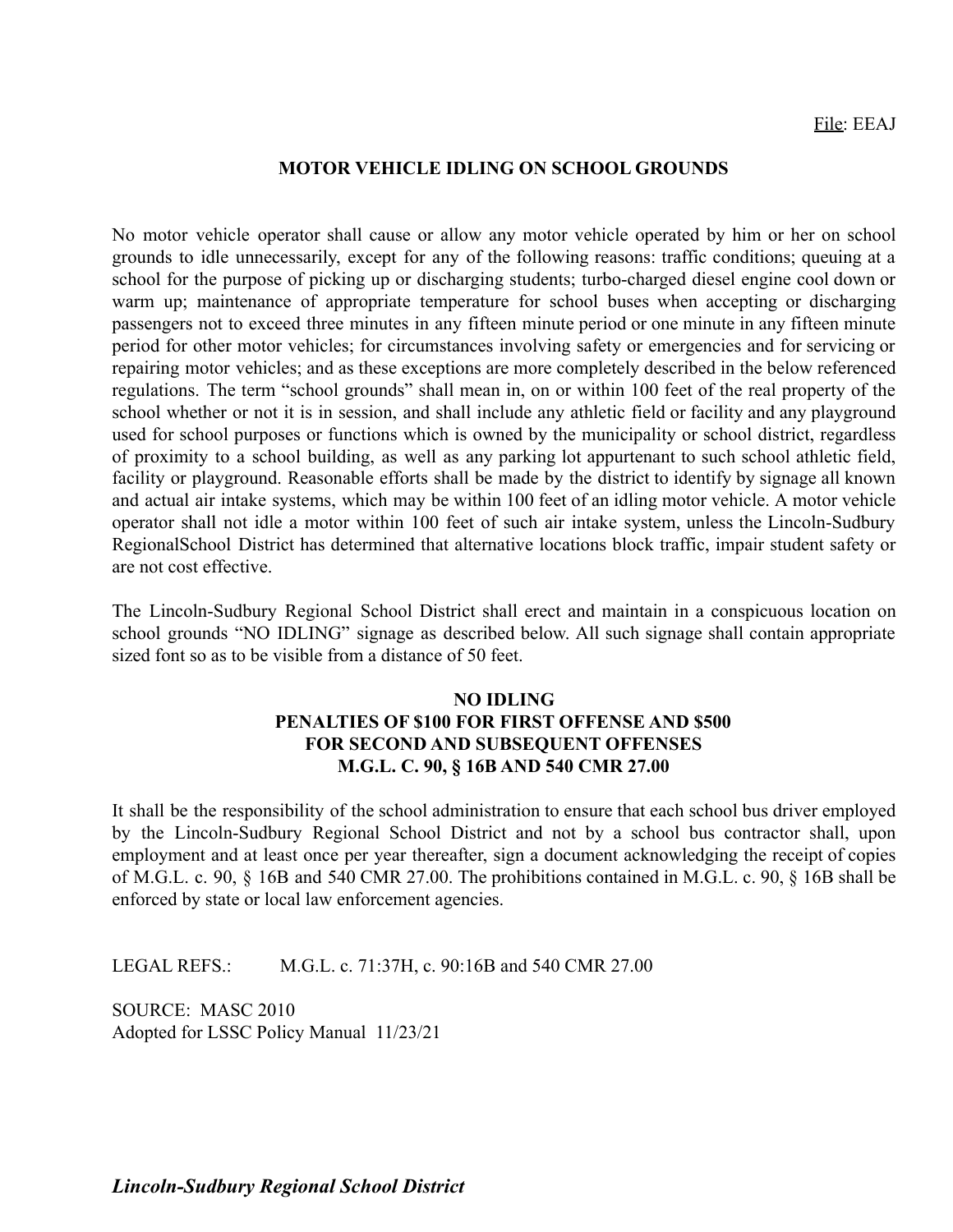# **FREE AND REDUCED PRICE FOOD SERVICES**

The school district will take part in the National School Lunch Program and other food programs that may become available to assure that all children in the schools receive proper nourishment.

In accordance with guidelines for participation in these programs, and in accordance with the wishes of the Committee, no child who a teacher believes is improperly nourished will be denied a free lunch or other food simply because proper application has not been received from their parents or guardians.

As required by state and federal regulations, the School Committee approves this policy statement pertaining to eligibility for free milk, free meals, and reduced price meals.

SOURCE: MASC August 2016 Adopted for LSSC Policy Manual 11/23/21

LEGAL REFS.: National School Lunch Act, as amended (42 USC 1751-1760) Child Nutrition Act of 1966 P.L. 89-642, 80 Stat. 885, as amended M.G.L. 15:1G; 15:1L; 69:1C; 71:72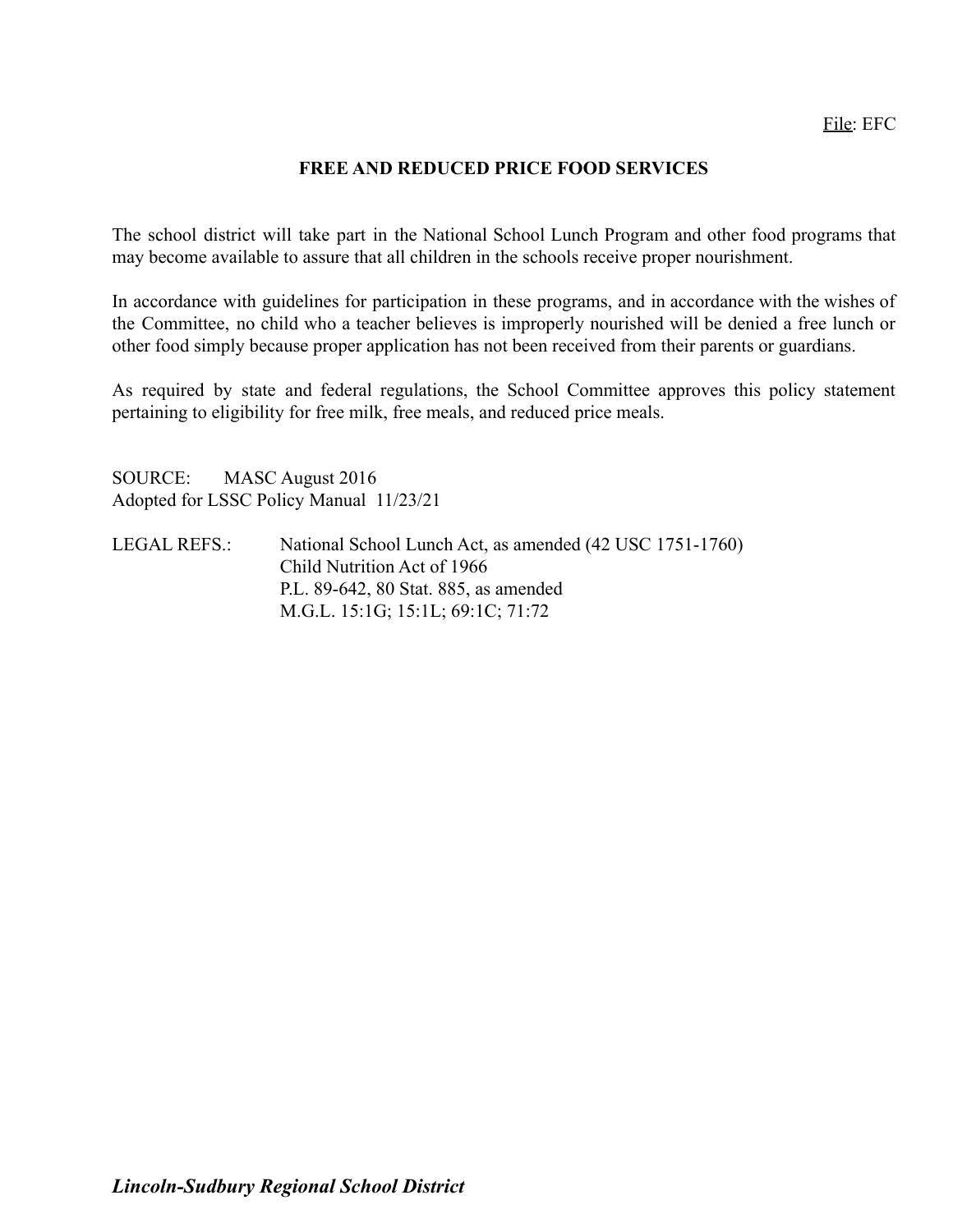#### **MEAL CHARGE POLICY**

The School Committee is committed to providing students with healthy, nutritious meals each day so they can focus on school work, while also maintaining the financial integrity of meal programs and minimizing any impact on students with meal charges. However, unpaid meal charges place a large financial burden on the school district, as food services is a self-supporting entity within the district. The purpose of this policy is to ensure compliance with federal reporting requirements of the USDA Child Nutrition Program, as well as provide oversight and accountability for the collection of outstanding student meal balances.

The provisions of this policy pertain to regular priced school meals only. The School Committee will provide a regular meal to students who forget or lose their lunch money.

#### **Meal Charges and Balances**

Students will pay for meals at the regular rate approved by the School Committee and for their meal status (regular, reduced-price, or free) each day. Payment options will be delineated in student handbooks and provided to parents/guardians of incoming students. After the balance reaches zero and enters the negative, students will not be allowed to purchase a la carte items including but not limited to a second entrée, snack, ice cream, or an additional beverage. The student will still be allowed to take a meal, and that meal will continue to be charged to the account at the standard lunch rate based on their meal status. The parent/guardian is responsible for any meal charges incurred. If there is a financial hardship, a parent/guardian should contact food services directly to discuss payment options such as an individualized repayment plan or completing an application for free/reduced meals.

#### **Payments**

Parents/Guardians are responsible for all meal payments to the food service program. Notices of low or deficit balances will be sent directly to parent/guardians via email or regular postal mail at regular intervals during the school year. At no time shall any staff member give payment notices to students unless that student is known to be an emancipated minor who is fully responsible for themselves or over the age of 18. If parents/guardians have issues with student purchases they should contact food services for assistance.

Parents/Guardians may pay for meals in advance. Further details are available on the school district webpage and in student handbooks. Funds should be maintained in accounts to minimize the possibility that a child may be without meal money on any given day. Any remaining funds for a particular student, whether positive or negative, will be carried over to the next school year.

All school cafeterias possess computerized point of sale/cash register systems that maintain records of all monies deposited and spent for each student and those records are available to parents/guardians by setting up an online account (see student handbooks for more details) or by speaking with the school's